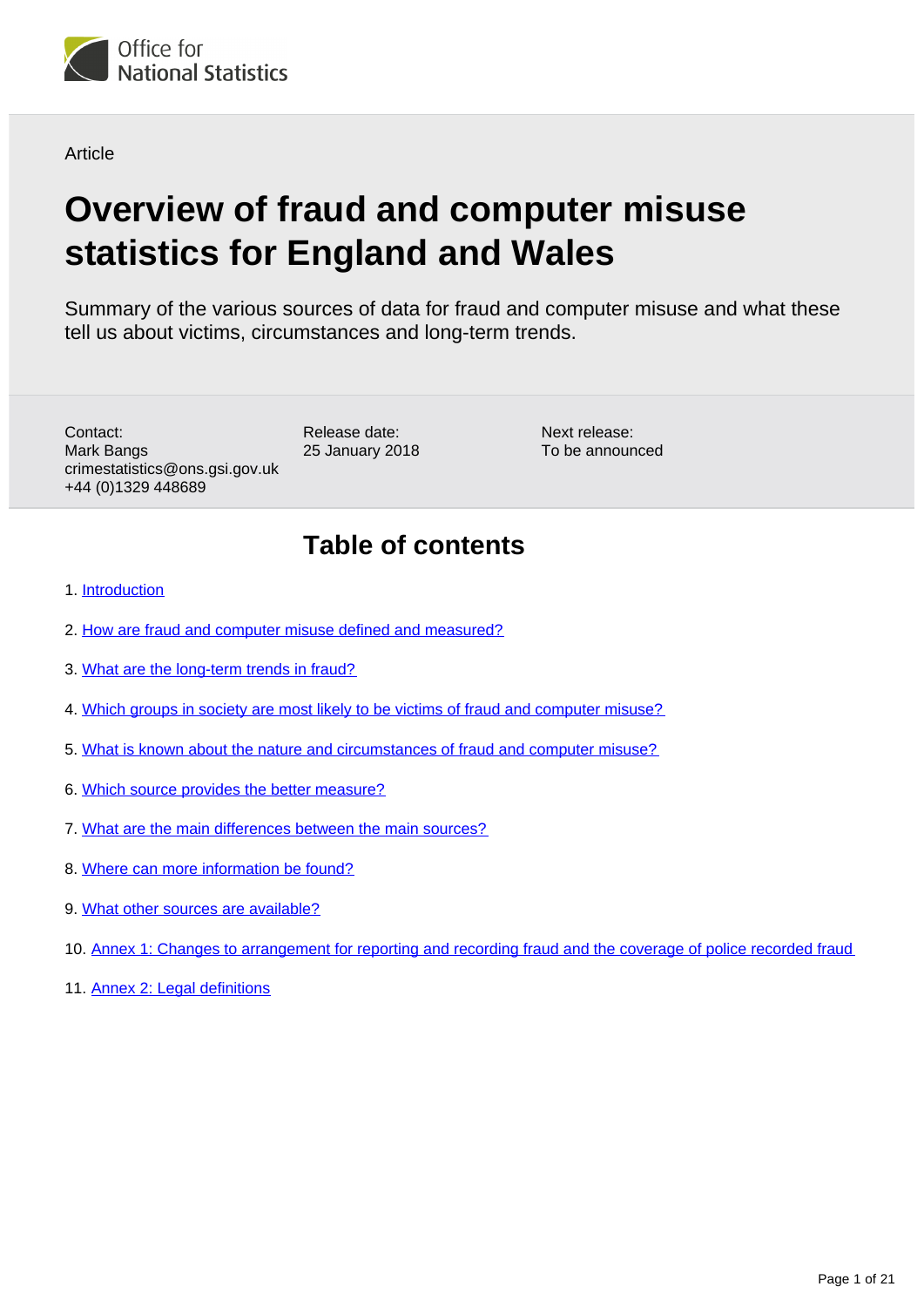## <span id="page-1-0"></span>**1 . Introduction**

In response to an ever-changing world, fraud has evolved more dramatically than other crimes over recent times with the rise of computers and the internet, and the introduction of "plastic payment". Such technology has not only facilitated new methods of committing traditional crimes, but has also created opportunity for new types of crime altogether, such as computer misuse and cyber crime.

Focus around fraud from the government, the authorities and the media has been heightened, particularly over recent years in response to accumulating evidence that it has grown in volume. More emphasis has also been placed on accessing data on fraud and computer misuse from a variety of sources to help identify the true scale of the problem. Multiple sources may create a confusing picture, which can sometimes be difficult to clearly interpret. This overview seeks to guide readers through this complex field and explain what the fraud and computer misuse statistics currently tell us.

Administrative data sources can be partial in their coverage and subject to changes in recording practices or reporting arrangements. While questions on fraud and computer misuse, recently introduced into the Crime Survey for England and Wales (CSEW), provide fuller coverage of fraud against the household population, they do not generally include much of the fraud committed against the state, businesses and other organisations. While one data source may be indicating an increasing (or decreasing) trend, this may not be indicative of overall trends. Further discussion on the strengths and limitations of the main sources is available in the ['Which source](https://publishing.onsdigital.co.uk/peoplepopulationandcommunity/crimeandjustice/articles/overviewoffraudandcomputermisusestatisticsforenglandandwales/2018-01-25#which-source-provides-the-better-measure)  [provides the better measure?'](https://publishing.onsdigital.co.uk/peoplepopulationandcommunity/crimeandjustice/articles/overviewoffraudandcomputermisusestatisticsforenglandandwales/2018-01-25#which-source-provides-the-better-measure) section.

## <span id="page-1-1"></span>**2 . How are fraud and computer misuse defined and measured?**

Fraud involves a person dishonestly and deliberately deceiving a victim for personal gain of property or money, or causing loss or risk of loss to another. The first established laws on fraud were set out in the First Statute of Westminster in 1275. While fraud is not a new offence, methods of committing fraud have evolved a great deal over recent times with the rise of the internet, providing opportunities for fraudsters to commit crime on an industrial scale.

However, the fundamental nature of the offence has remained unchanged and the majority of incidents fall under the legal definition of "Fraud by false representation" – where a person makes a representation that they know to be untrue or misleading. This covers a broad range of fraudulent activity, including dating scams (where the intended victim is befriended by a fraudster online and tricked into sending them money for a variety of emotive reasons), lottery scams (where the potential victim is told they have won a non-existent lottery prize and needs to pay a fee to release the winnings) and inheritance fraud (offering the false promise of an inheritance to trick victims into paying money or sharing bank or credit card details). Most prevalent, however, are banking and payment card frauds, which usually involve falsely obtaining or using personal bank or payment card details in order to carry out fraudulent transactions.

Computer misuse crime covers any unauthorised access to computer material, as set out in the Computer Misuse Act 1990 ([Annex 2](https://publishing.onsdigital.co.uk/peoplepopulationandcommunity/crimeandjustice/articles/overviewoffraudandcomputermisusestatisticsforenglandandwales/2018-01-25#annex-2-legal-definitions) provides further information). This is not limited to desk or laptop computers and can include any device using operating software accessible online, for example, games consoles, smart phones and smart TVs. It includes offences such as the spread of viruses and other malicious software, hacking and distributed denial of service (DDoS) attacks (the flooding of internet servers to take down network infrastructure or websites). Many victims of the latter will tend to be public and private sector organisations and may not directly impact on the general public.

Such crimes are encompassed within the wider definition of cyber crime (also referred to as online, crime), which is an umbrella term used to describe two distinct, but closely-related criminal activities.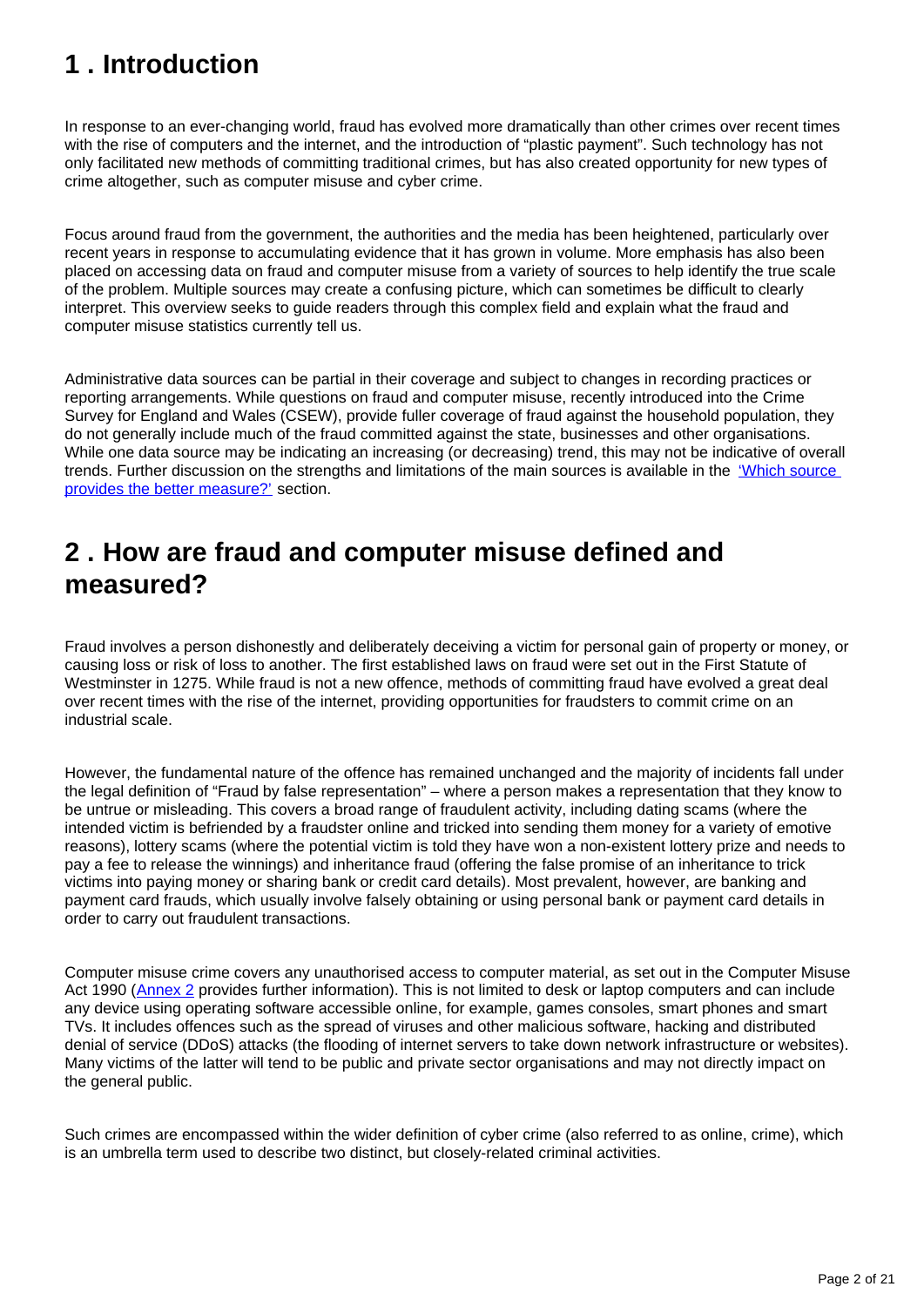## **Cyber-dependent crimes**

Cyber-dependent crimes are offences that can only be committed via a computer, computer network or other form of information and communications technology (ICT). These include not only offences mentioned previously, which fall under the Computer Misuse Act, but also some frauds that by their very definition only occur online, for example, online shopping and auction scams (where the victim buys supposedly legitimate goods through an internet site that are fake or fail to be provided).

## **Cyber-enabled crimes**

Cyber-enabled crimes are traditional crimes that can be increased in their scale or reach by the use of ICT, but unlike cyber-dependent crimes, they can be committed without it, for example, ticket fraud (purchasing tickets in advance, which are never supplied or turn out not to be valid), as well as non-fraud crimes, such as offences involving online harassment or obscene publications.

There has been much increased focus on cyber threats following several recent high-profile cyber attacks and security breaches on national institutions, such as the WannaCry global ransomware attack in May 2017, which struck the National Health Service (NHS). However, cyber crime is not in itself a separate legal offence and does not form part of the notifiable offence list that is reported within official statistics on crime  $1$ . Instead such offences are recorded within the crime categories to which they relate based on the nature of the offence.

We do, however, publish some limited statistics provided by the Home Office on the number of offences for a range of crime types recorded by the police in England and Wales, which are flagged as having an online element, for example, harassment and stalking, blackmail and sexual offences. These are presented as [Experimental Statistics](https://www.ons.gov.uk/methodology/methodologytopicsandstatisticalconcepts/guidetoexperimentalstatistics) and work is ongoing with forces to improve the quality of the data submitted in this  $\text{collection}^2$ . Cyber crime is not discussed in any further detail in this article.

There are two principal sources of data currently used in the official statistics on fraud and computer misuse:

- incidents of fraud reported to the Crime Survey for England and Wales (CSEW), which is a household survey collecting information on crimes directly affecting the resident adult population over the previous 12 months
- incidents of fraud referred to the National Fraud Intelligence Bureau (NFIB) by Action Fraud (the national fraud and cyber crime reporting centre) as well as two industry bodies, Cifas<sup>3</sup> and Financial Fraud Action UK (FFA UK, a constituent part of UK Finance)<sup>4</sup>, who report instances of fraud where their member organisations have been a victim

However, we also make use of other data to supplement these sources to provide the broader context for the official statistics, for example, CAMIS data collated by UK Finance. Further information on this data is available in the ['What are the long-term trends in fraud?'](https://publishing.onsdigital.co.uk/peoplepopulationandcommunity/crimeandjustice/articles/overviewoffraudandcomputermisusestatisticsforenglandandwales/2018-01-25#what-are-the-long-term-trends-in-fraud) section.

Figures on fraud have long been included in historical police recorded crime data, but until recently fraud was not covered in the headline estimates from the CSEW. In order to address this gap, work has been completed to extend the main victimisation module in the CSEW with new questions on both fraud and computer misuse added to the survey from October 2015<sup>5</sup>. These questions cover a wide range of frauds involving both traditional and more modern methods (for example, those committed in person, by mail, over the phone and online), as well as offences falling under the Computer Misuse Act. First estimates on CSEW fraud and computer misuse were published in July 2016 and we now have two full years of comparable data to allow us to analyse trends for the first time as part of the quarterly bulletin [Crime in England and Wales, year ending September 2017.](https://www.ons.gov.uk/peoplepopulationandcommunity/crimeandjustice)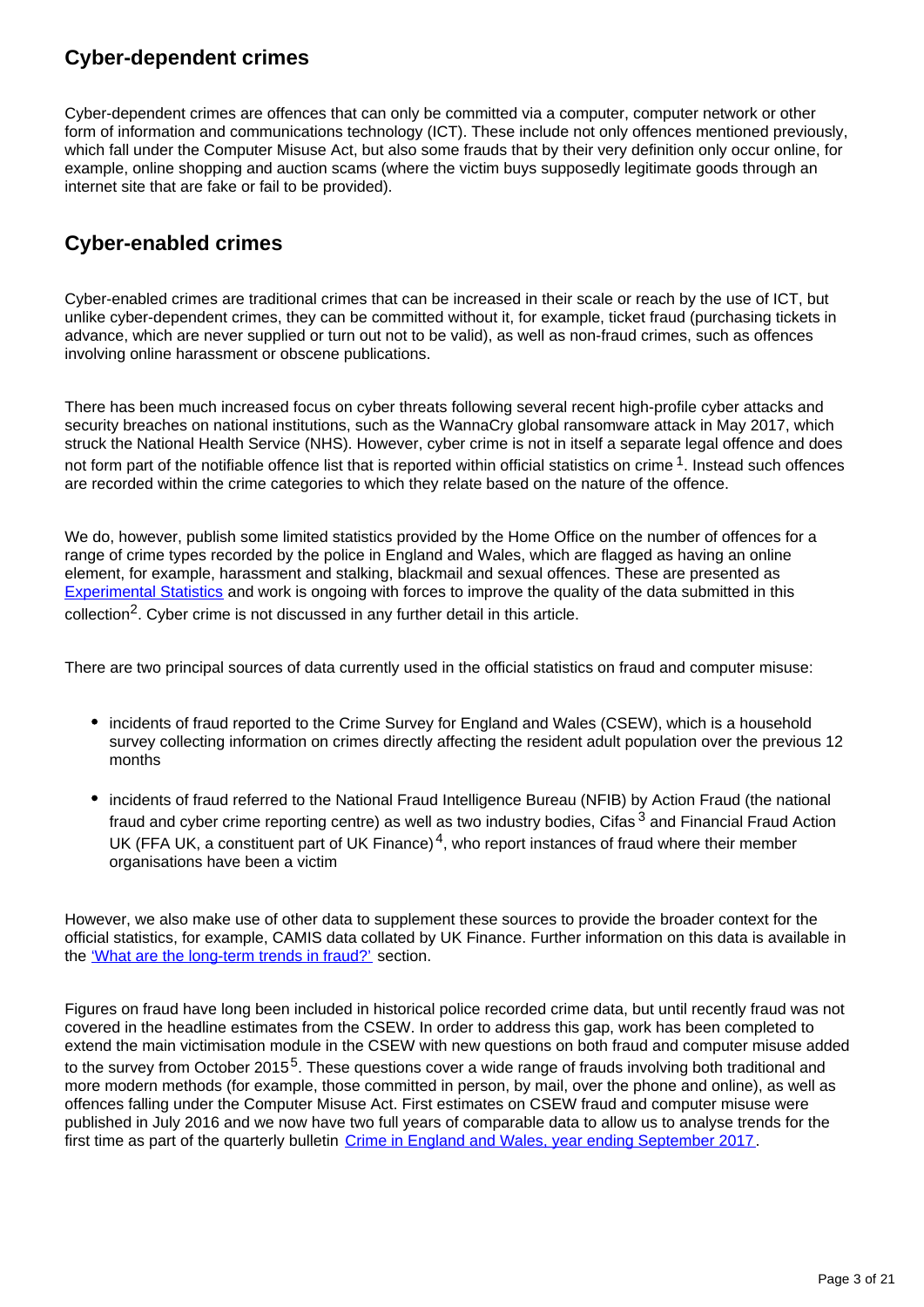Previously these estimates of fraud and computer misuse have been classed as **Experimental Statistics**. We are satisfied with the work we have done surrounding the quality of the data and have now also added these to the total estimate of crime. At the same time we have asked the Office for Statistics Regulation to assess these new estimates for consideration as [National Statistics](https://www.statisticsauthority.gov.uk/national-statistician/types-of-official-statistics/). Until they have been assessed, these new estimates will be classified as official statistics.

Further discussion on the strengths and limitations of the main sources is available in the ['Which source provides](https://publishing.onsdigital.co.uk/peoplepopulationandcommunity/crimeandjustice/articles/overviewoffraudandcomputermisusestatisticsforenglandandwales/2018-01-25#which-source-provides-the-better-measure)  [the better measure?'](https://publishing.onsdigital.co.uk/peoplepopulationandcommunity/crimeandjustice/articles/overviewoffraudandcomputermisusestatisticsforenglandandwales/2018-01-25#which-source-provides-the-better-measure) section.

#### **Notes for: How are fraud and computer misuse defined and measured?**

- 1. The work of the [National Cyber Security Centre](https://www.ncsc.gov.uk/report/cyber-threat-uk-business) and the [National Cyber Crime Unit](http://www.nationalcrimeagency.gov.uk/about-us/what-we-do/national-cyber-crime-unit) (part of the National [Crime Agency](http://www.nationalcrimeagency.gov.uk/)) is focused primarily on collaborative detection, investigation and prevention of cyber crime at a national level.
- 2. These figures are available for the year ending March 2016 onwards and are presented as Experimental Statistics published alongside each quarterly publication (see Additional tables on fraud and cyber crime, [year ending September 2017](https://www.ons.gov.uk/peoplepopulationandcommunity/crimeandjustice/datasets/crimeinenglandandwalesexperimentaltables)).
- 3. Cifas is the UK-wide fraud and crime prevention service, and facilitates fraud data sharing between public and private sector organisations in the UK. Cifas refers fraud offences to the NFIB via its National Fraud Database. For more information, please see Section 5.4 of the User Guide to Crime Statistics for England [and Wales](https://www.ons.gov.uk/peoplepopulationandcommunity/crimeandjustice/methodologies/crimeandjusticemethodology).
- 4. As of 1 July 2017, FFA UK is now integrated into UK Finance (a new trade association representing the finance and banking industry in the UK). As a constituent part of UK Finance, it coordinates fraud prevention activity and manages intelligence-sharing across the financial services industry. Information on fraud offences is submitted to the NFIB via a central Fraud Intelligence Sharing System (FISS) database. For more information, please see Section 5.4 of the [User Guide to Crime Statistics for England and Wales](https://www.ons.gov.uk/peoplepopulationandcommunity/crimeandjustice/methodologies/crimeandjusticemethodology).
- 5. Up to the end of September 2017, new questions on fraud and computer misuse were introduced to half of the CSEW sample to test for detrimental effects on the survey as a whole. From October 2017 onwards they are being asked of a full survey sample.

## <span id="page-3-0"></span>**3 . What are the long-term trends in fraud?**

Similar to other types of crime, trends in the number of offences recorded by the police date back to 1857 and indicate how fraud offences increased steadily through the 20th century  $^1$ .

While the historical police recorded data give a good indication of levels of fraud that were recorded by the police, changes in recording practices and reporting arrangements can make it difficult to interpret trends. For example, changes to the Home Office Counting Rules (HOCR) in 1998 led to a 61% increase in fraud and forgery offences recorded in the following year. Following this, trends were affected by the introduction of both the National Crime Recording Standards (NCRS) in 2002 and the Fraud Act 2006<sup>2</sup>, shown by a period of reductions in the number of police recorded fraud incidents. These decreases may be explained by findings from the 2006 Fraud Review  $^3$ , which pointed to, among other things, a lack of understanding by the police as to what constituted fraud, as well as a general lack of capacity or willingness by police forces to accept fraud reports.

As a result of the Fraud Review, the centralisation of fraud recording was introduced via the establishment of Action Fraud, who took responsibility for recording fraud offences previously recorded by individual police forces. The phased introduction of this central recording between April 2011 and March 2013 ([Annex 1](https://publishing.onsdigital.co.uk/peoplepopulationandcommunity/crimeandjustice/articles/overviewoffraudandcomputermisusestatisticsforenglandandwales/2018-01-25#annex-1-changes-to-arrangement-for-reporting-and-recording-fraud-and-the-coverage-of-police-recorded-fraud) provides further information) further complicates the interpretation of trends, as it is not possible to make meaningful year-on-year comparisons over this period.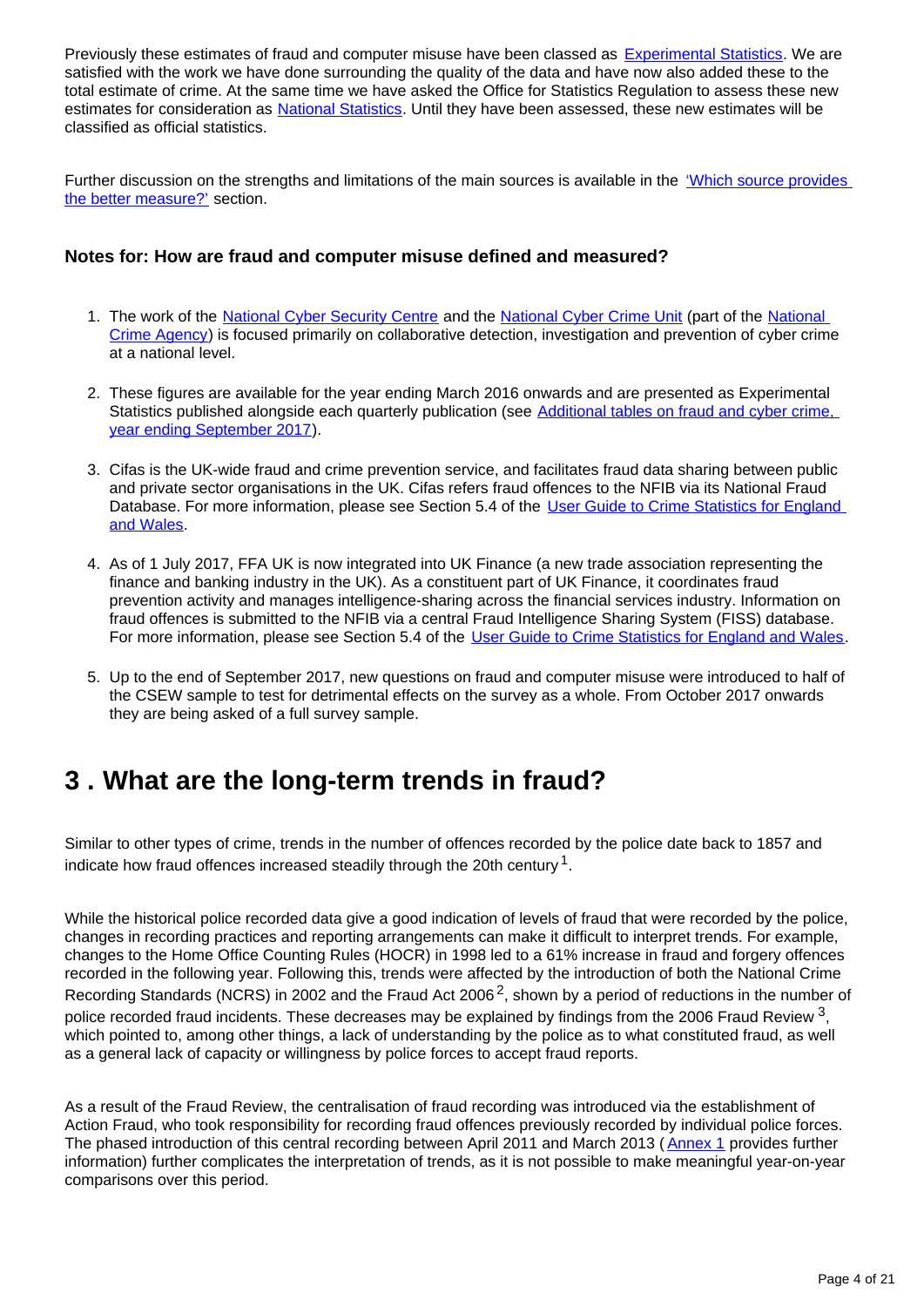Since April 2014, when more comparable data have been available, some rises in fraud have been observed. This is indicative of an upward trend in fraud offences, although may also reflect improvements in the reporting and recording of fraud. For example, in July 2015 the company that was contracted to provide the Action Fraud call centre service went into administration, resulting in a period of lower than normal monthly volumes of recorded fraud offences. Volumes have subsequently recovered and while caution must be taken when considering discontinuities over time, which have been influenced by the changes in call centre operation, latest figures for the year ending September 2017 indicate that the volume of frauds recorded by Action Fraud is the highest it has ever been (272,980 offences).

Prior to the new questions on fraud and computer misuse being added to the Crime Survey for England and Wales (CSEW), one of the most reliable indications of trends in fraud offences experienced by the household population was sourced from a separate CSEW module of questions on plastic card fraud, first added to the survey in the year ending March 2006. These questions, which asked specifically about bank and credit card fraud rather than other types of banking fraud, did not collect enough detail to be added to the main crime estimates and have been reported on separately  $4.5$ .

Figures from the module have shown steady year-on-year increases in the proportion of victims of plastic card fraud, with levels peaking around 2009, followed by declines coinciding with the introduction of EMV (EuroPay, MasterCard and Visa) chip card technology in a number of countries around the world. Figure 1 indicates that this closely matches the pattern of fraud losses on UK-issued cards reported by industry sources such as UK Finance. CSEW prevalence of plastic card fraud is presented here for the year ending December in order to be comparable to UK Finance data on fraud losses, which are available for calendar year only. Latest CSEW findings from the supplementary module for the year ending September 2017 showed that a similar level of plastic card owners were victims of card fraud compared with the previous year (5.7 and 5.3% respectively).

This supplementary module on plastic card fraud continued to be included in the survey while the new questions on fraud and computer misuse were bedded in. As of October 2017, the module was removed from the questionnaire and all future estimates relating to bank and credit card fraud will be calculated using data from the new questions.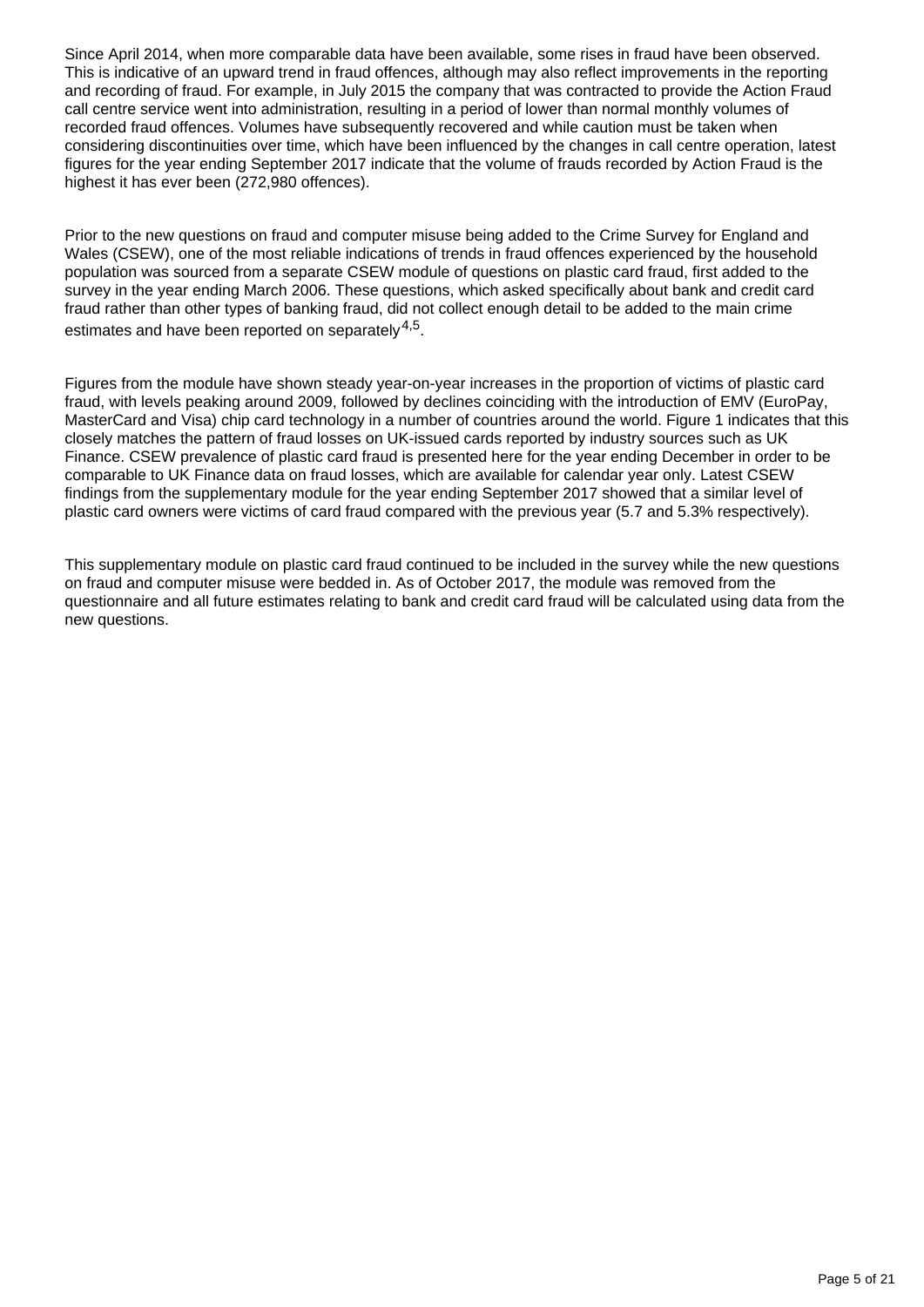



#### **Source: Crime Survey for England and Wales, Office for National Statistics; UK Finance**

#### **Notes:**

1. The CSEW data on this chart refer to crimes experienced in the 12 months before interview, based on interviews carried out in that year.

Following the inclusion of new questions on fraud and computer misuse in the main victimisation module of the CSEW in October 2015, the first full year-on-year comparisons of the last two years of data have been released as part of the quarterly bulletin [Crime in England and Wales, year ending September 2017.](https://www.ons.gov.uk/peoplepopulationandcommunity/crimeandjustice) Importantly, as this comparison is based on just two data points, caution must be taken in drawing inferences about trends at this early stage.

Estimates indicate 4.7 million incidents of fraud and computer misuse were experienced by adults aged 16 and over in England and Wales for the survey year ending September 2017, showing a 15% decrease from the previous survey year. Fraud, which accounted for over two-thirds of the estimated fraud and computer misuse total, fell by 10% from the previous year to 3.2 million offences. "Bank and credit account fraud", which makes up the majority of total fraud offences, remained at a similar level to the previous survey year.

However, falls were seen in other types of fraud, for example, "consumer and retail fraud" <sup>6</sup> (down 20% to 0.7 million offences),"advance fee fraud" (down 53% to 56,000 offences) and "other fraud" (down 57% to 46,000 offences). Offences involving computer misuse showed a 24% decrease (down to 1.5 million offences), due mainly to a fall in "computer viruses" (down 26% to 1.0 million offences). Offences of "unauthorised access to personal information (including hacking)" did not show any significant change from the previous year. Trends will continue to be reported in our regular *quarterly bulletins* as more CSEW data become available.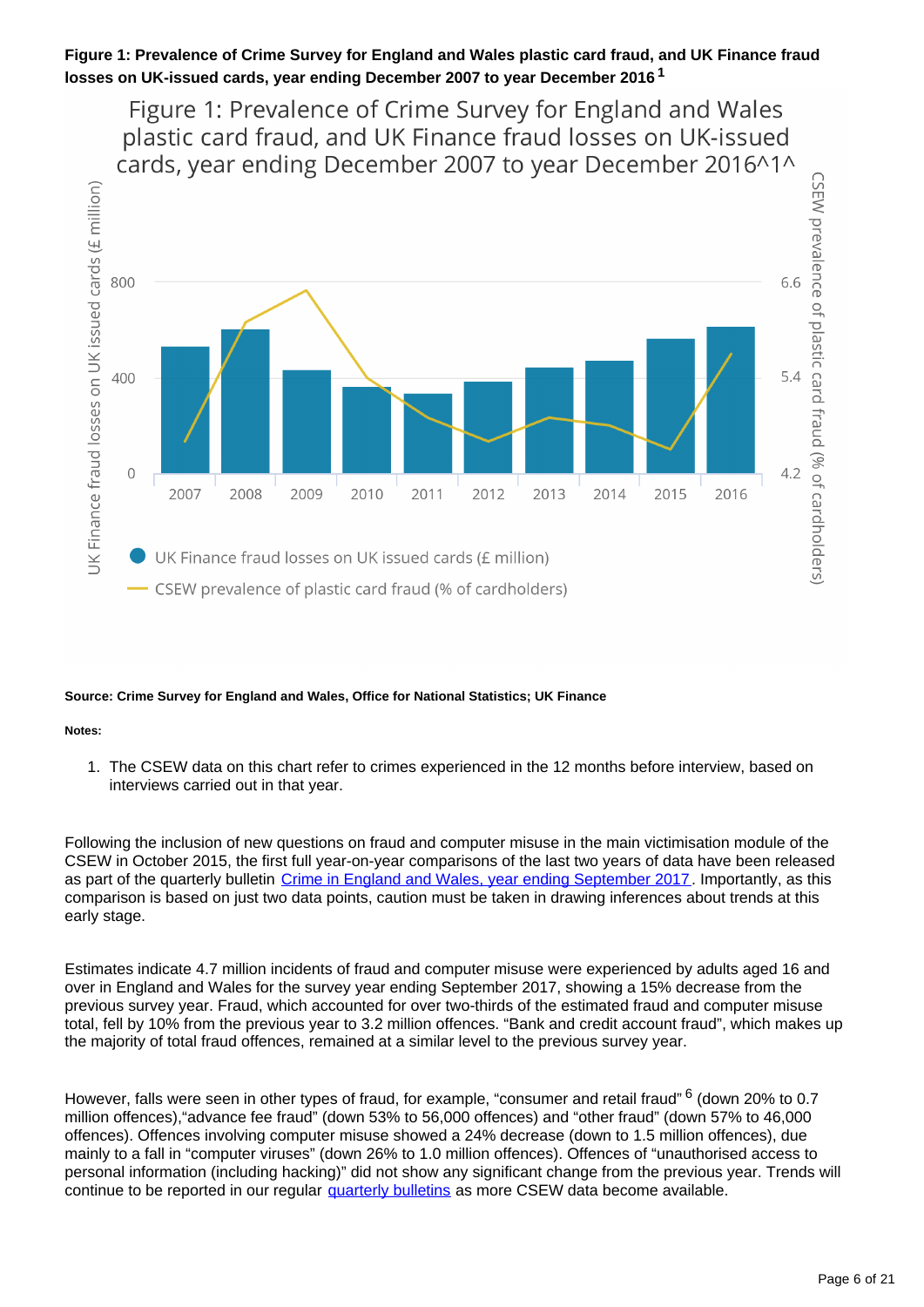Industry body data on fraud referred to the National Fraud Intelligence Bureau (NFIB) by Cifas and UK Finance (which appear in our headline figures, alongside those reported to Action Fraud) provide a useful additional indication of trends in banking and credit industry fraud but importantly, are known to exclude a significant volume of card and bank account fraud. In particular, UK Finance only refers crimes to the NFIB in cases where there is actionable intelligence to share with the police to aid fraud investigation and detection. For example, intelligence data exclude cases of fraud where card details have been obtained through unsolicited means and used to make fraudulent purchases online, over the phone or by mail order (known as "remote purchase fraud") and cases of fraud using lost or stolen cards and ATM fraud.

However, an alternative source of data that UK Finance collates from its members is available via a system known as CAMIS and these data are able to capture card fraud not reported to the police for investigation  $7$ . As a result they provide a better picture of the scale of bank account and plastic card fraud in the UK, which helps us to bridge the gap between the broad coverage provided by the CSEW and the narrower focus of offences referred to the NFIB.

Available figures from CAMIS indicate a large rise in the number of fraud offences on UK-issued cards since March 2011 (the earliest year for which data are available)  $8.9$ . The introduction of chip card technology has forced fraudsters to change their methods of working and most of this increase is covered by offences falling into the categories of "remote purchase fraud" and "lost or stolen cards", which account for a high proportion of plastic card fraud that is excluded from the NFIB figures.

#### **Notes for: What are the long-term trends in fraud?**

- 1. Historic trend data on police recorded fraud going back to 1898 can be found at **Historical crime data** on the GOV.UK website.
- 2. The Fraud Act 2006 came into force on 15 January 2007. The Act introduced additional fraud offences, but also changed the recording of cheque and plastic card fraud from a "per transaction" to a "per account" basis, for example, if an account is defrauded, one offence is recorded rather than one offence per fraudulent transaction.
- 3. The full [Fraud Review](http://webarchive.nationalarchives.gov.uk/20120816224015/http:/www.lslo.gov.uk/pdf/FraudReview.pdf) can be found at the National Archives website.
- 4. While data from the plastic card questions provide a useful indication of whether an individual has been a victim of plastic card fraud, they do not provide information on the number of times this occurred or the scale of any loss that may have been experienced.
- 5. Although their definitions are closely aligned, the methodological approach taken in measuring CSEW plastic card fraud and the newer CSEW bank and credit account fraud are different and any comparison between the two measures should be interpreted with caution.
- 6. Non-investment fraud has been renamed as "Consumer and retail fraud" to reflect the corresponding name change to the Home Office Counting Rules from April 2017.
- 7. The CAMIS system contains cases where it has been judged that there is no evidential value and no hope of identifying the offender. CAMIS data includes those cases referred by UK Finance to the NFIB.
- 8. It is important to note that the number of cases relates to the number of accounts defrauded, rather than the number of victims.
- 9. UK Finance also publishes a longer time-series on fraud losses on UK-issued cards. For more information on this see the UK Finance [Fraud The Facts 2017](https://www.financialfraudaction.org.uk/publications/) publication.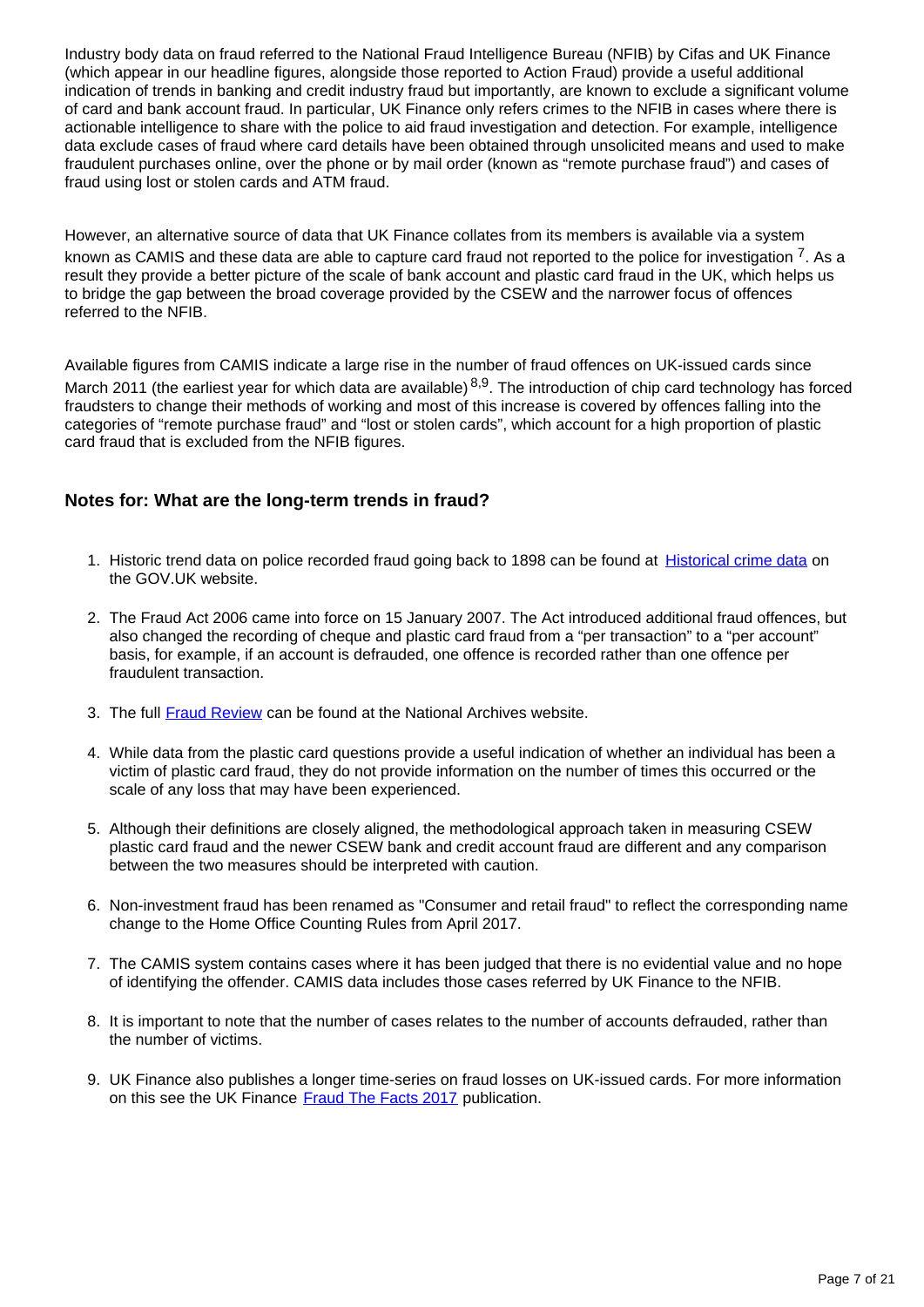## <span id="page-7-0"></span>**4 . Which groups in society are most likely to be victims of fraud and computer misuse?**

The Crime Survey for England and Wales (CSEW) analysis of fraud and computer misuse shows that this type of crime is more prevalent than many traditional crimes, with data for the year ending September 2017 showing individuals to be 10 times more likely to be a victim of fraud and computer misuse than a victim of theft from the person and 35 times more likely than robbery. They also found that there was typically less variation than seen in other types of crime in the rate of fraud victimisation across different groups in society ( [Tables E3 and E4, year](https://www.ons.gov.uk/peoplepopulationandcommunity/crimeandjustice/datasets/crimeinenglandandwalesexperimentaltables)  [ending March 2017](https://www.ons.gov.uk/peoplepopulationandcommunity/crimeandjustice/datasets/crimeinenglandandwalesexperimentaltables)). However, some personal and household characteristics were associated with being a victim of fraud and those with the higher risk of victimisation often differed from other crime types  $^1$ .

## **Age**

Fraud victimisation was identified as being higher in the middle of the age distribution, where adults aged 35 to 44 were more likely to be a victim of fraud (7.4%) than 16 to 24 year olds (4.9%) or those aged 65 or over (65 to 74, 5.4%; 75 and over, 2.8%). This differs from violent crime and most property crime types where younger age groups were generally most likely to be victims. Similar to other types of crime, however, adults aged 75 and over were less likely than any other age group to be a victim of either fraud or computer misuse.

## **Household income**

Unlike victims of violence, victimisation from both fraud and computer misuse was greater in higher income households of £50,000 or more (fraud, 8.8% and computer misuse, 4.4%) than lower income households of less than £10,000 (fraud, 5.3% and computer misuse, 2.5%).

## **Occupation**

Individuals in managerial and professional occupations were more likely to be a victim of fraud (8.0%) than individuals in intermediate occupations<sup>2</sup> (6.1%), routine or manual occupations (4.6%), full-time students (4.6%) and those who have never worked or are in long-term unemployment (2.0%). This is in contrast to violence where students are at greatest risk of being victims.

## **Area of residence**

In some cases the groups typically less likely to be victims of other crime types indicated higher prevalence of victimisation from fraud. For example, individuals living in the least deprived areas were shown to be more likely to be a victim of fraud (7.2%) than those living in the most deprived areas (5.3%). This was also shown to be true of victims of computer misuse (3.3% and 2%, respectively). This cannot be used as an indication of where the fraud took place, only where the victim resides.

Experimental statistics based on Action Fraud data broken down by force area are consistent with the CSEW findings in showing less variation than other crime types in rates across forces (where the victim lived) for the year ending September 2017, although rates for forces in southern England were slightly higher than those among forces in Wales or northern England (see Additional tables on fraud and cyber crime, year ending [September 2017\)](https://www.ons.gov.uk/peoplepopulationandcommunity/crimeandjustice/datasets/crimeinenglandandwalesexperimentaltables).

#### **Notes for: Which groups in society are most likely to be victims of fraud and computer misuse?**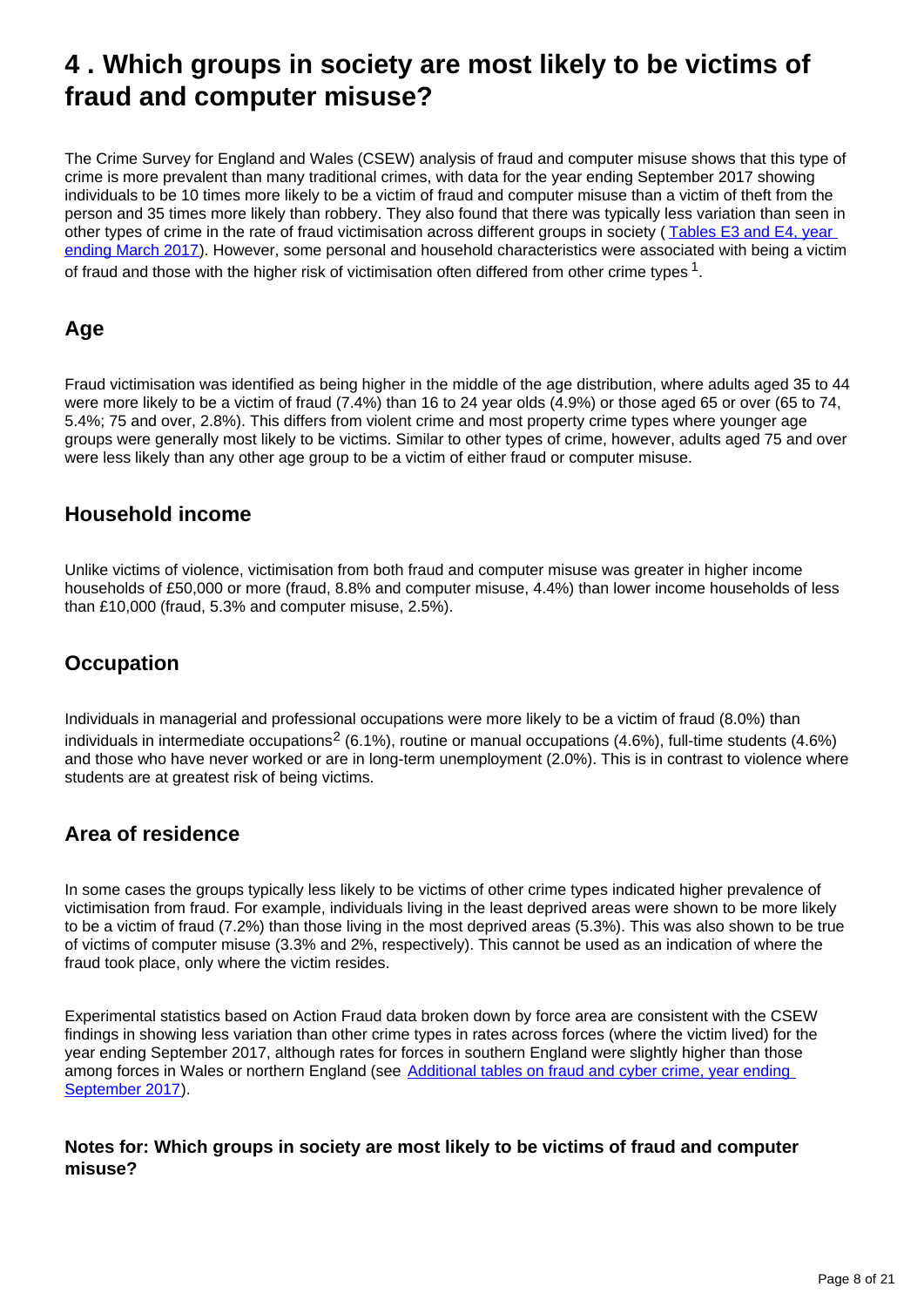- 1. Some of the characteristics may be closely associated with each other, so caution is needed in the interpretation of the effect of these different characteristics when viewed in isolation (for example, employment and household income are closely related).
- 2. Intermediate occupations refer to positions in clerical, sales, service and intermediate technical occupations that do not involve general planning or supervisory powers.

## <span id="page-8-0"></span>**5 . What is known about the nature and circumstances of fraud and computer misuse?**

Analysis of the Crime Survey for England and Wales (CSEW) data on fraud and computer misuse highlights that most incidents of fraud generally involve little or no harm to their intended victims while fraud offences involving high levels of harm are very low in volume.

Figure 2 illustrates this relationship between the level of harm caused to victims and the volume of fraud offences.



#### **Figure 2: Fraud harm pyramid**

The high volume incidents are generally those involving no or little harm to those on the receiving end. Above that line there is a wide spectrum of harms, ranging from attempts to defraud where the intended victim is initially taken in but disengages before the fraud is complete, through to people who are defrauded out of money but who recover their losses, through to smaller numbers of individuals who are scammed out of significant sums of money, which they may not be able to claim back.

Analysis of the CSEW revealed that only 14% of incidents of fraud and computer misuse either come to the attention of the police or are reported by the victim to Action Fraud (see [Table E7, year ending March 2017\)](https://www.ons.gov.uk/peoplepopulationandcommunity/crimeandjustice/datasets/crimeinenglandandwalesexperimentaltables). Compared with the much higher estimates from the CSEW, offences reported to Action Fraud are thus likely to represent the more serious end of offending. For instance, victims are more likely to report cases where the scale of financial loss or emotional impact on them is greater. In contrast, the profile of cases covered by the CSEW will cover the full spectrum of harms, though those at the least harmful lower end will dominate the estimate.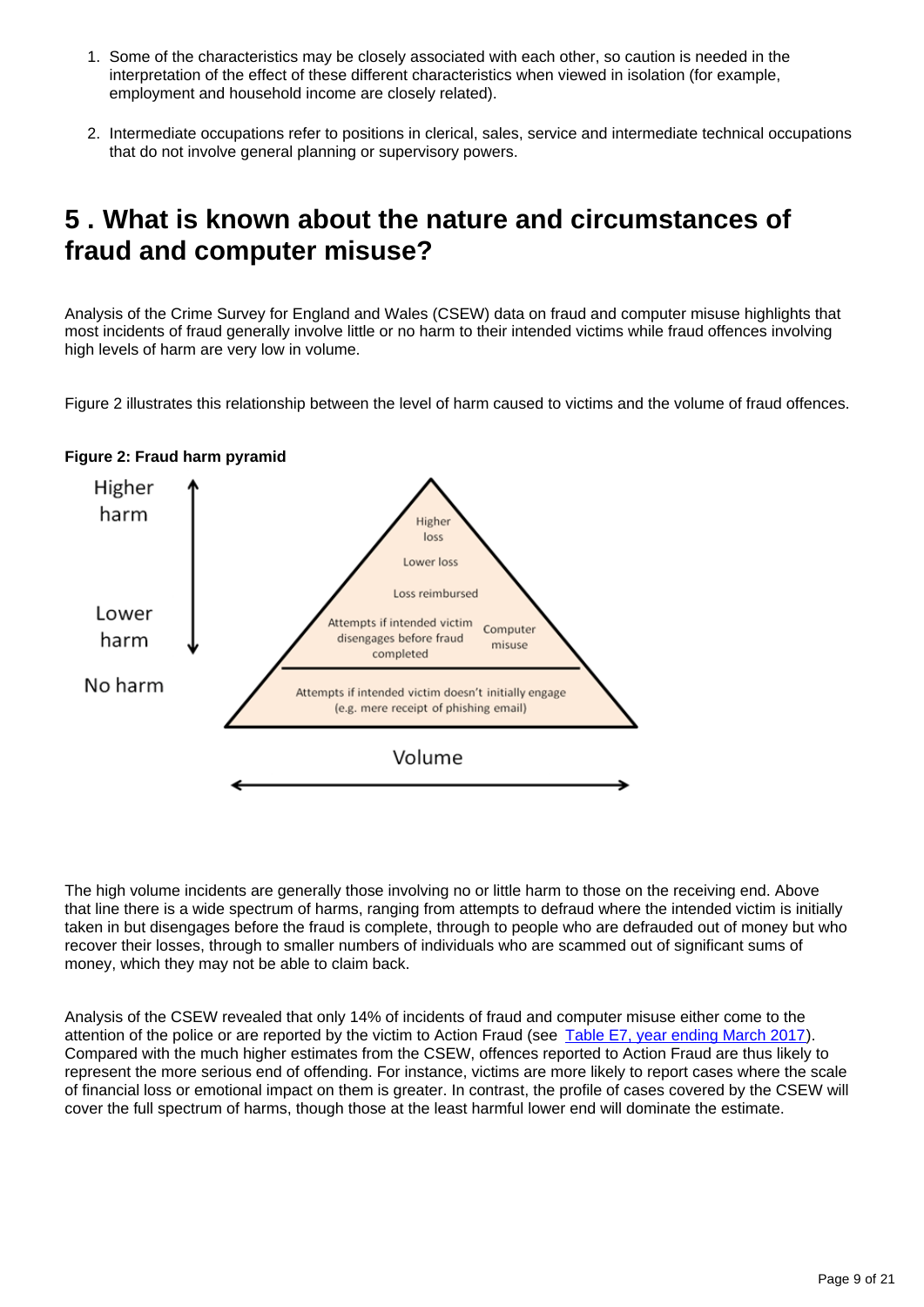This is reflected in the different distribution of cases in the two data series. Computer Misuse Act offences and bank and payment card fraud dominate CSEW estimates. For example, bank and credit industry fraud makes up around half of total fraud and computer misuse incidents in the CSEW data, compared with around 10% of total incidents from the Action Fraud data. In contrast, around two-fifths of Action Fraud offences are accounted for by consumer and retail frauds (such as fraudulent sales, bogus callers, ticketing fraud and computer software service fraud) and in particular frauds involving online shopping and auctions. This compares with around 15% of consumer and retail frauds identified by the CSEW.

Another sizable fraud category highlighted by Action Fraud figures is advance fee payment fraud (such as lottery scams, data scams and inheritance fraud), which accounts for just under one-fifth of total Action Fraud offences (compared with just 1% of CSEW fraud and computer misuse incidents).

Further analysis of the CSEW data on fraud and computer misuse has revealed additional information about the nature of such incidents:

- the large majority of victims of fraud and computer misuse had been a victim only once (81%), with the remaining 19% having experienced more than one offence (within the same 12-month crime reference period)
- by offence type, repeat victimisation was more common among victims of bank and credit account fraud (15%) than other types of fraud (for example, consumer and retail fraud, 5%) ( $\overline{\text{Table E5}}$  $\overline{\text{Table E5}}$  $\overline{\text{Table E5}}$ , year ending March 2017)
- almost three-quarters of fraud incidents involved initial loss of money or goods to the victim (73%), independent of any reimbursement received<sup>1</sup>; this equates to an estimated 2.4 million offences, compared with 0.9 million incidents of fraud involving no loss ([Table E1](https://www.ons.gov.uk/peoplepopulationandcommunity/crimeandjustice/datasets/crimeinenglandandwalesexperimentaltables), year ending March 2017)
- where money was taken or stolen from victims of fraud, in just under two-thirds (63%) of incidents the victim lost less than £250 ( $Table E2$ , year ending March 2017)</u>
- incidents of bank and credit account fraud were more likely to result in initial loss to the victim (78%, equivalent to 1.9 million incidents) than other types of fraud (for example, consumer and retail fraud, 62%; in the majority of these incidents, the victim received a full reimbursement (84%), typically from their financial services provider
- with regard to computer misuse, 23% of incidents involved loss of money or goods, all relating to computer viruses  $(410,000$  incidents)<sup>2</sup>

New data have been released by UK Finance on Authorised Push Payment (APP) scams, which involve cases where victims are tricked into sending money directly from their account to an account which the fraudster controls. Unlike other frauds, victims of APP fraud are often deemed to have been at fault and are less likely to recover their losses.

The UK Finance data showed that of the £101 million lost to transfer scams in the first six months of 2017, only a quarter of the money was returned to the victim. This new data was produced in response to investigations by the Payment Systems Regulator (PSR) into a **[Super-complaint](https://www.psr.org.uk/psr-focus/which-super-complaint-payment-scams)** received from the consumer group Which? in 2016. Following the Super-complaint, the PSR, the **Financial Conduct Authority (FCA)** and the [payments industry](https://www.ukfinance.org.uk/authorised-transfer-scams-data-h12017/) (represented by UK Finance) have developed an ongoing programme of work to reduce the harm to consumers from APP scams<sup>3</sup>.

#### **Notes for: What is known about the nature and circumstances of fraud and computer misuse?**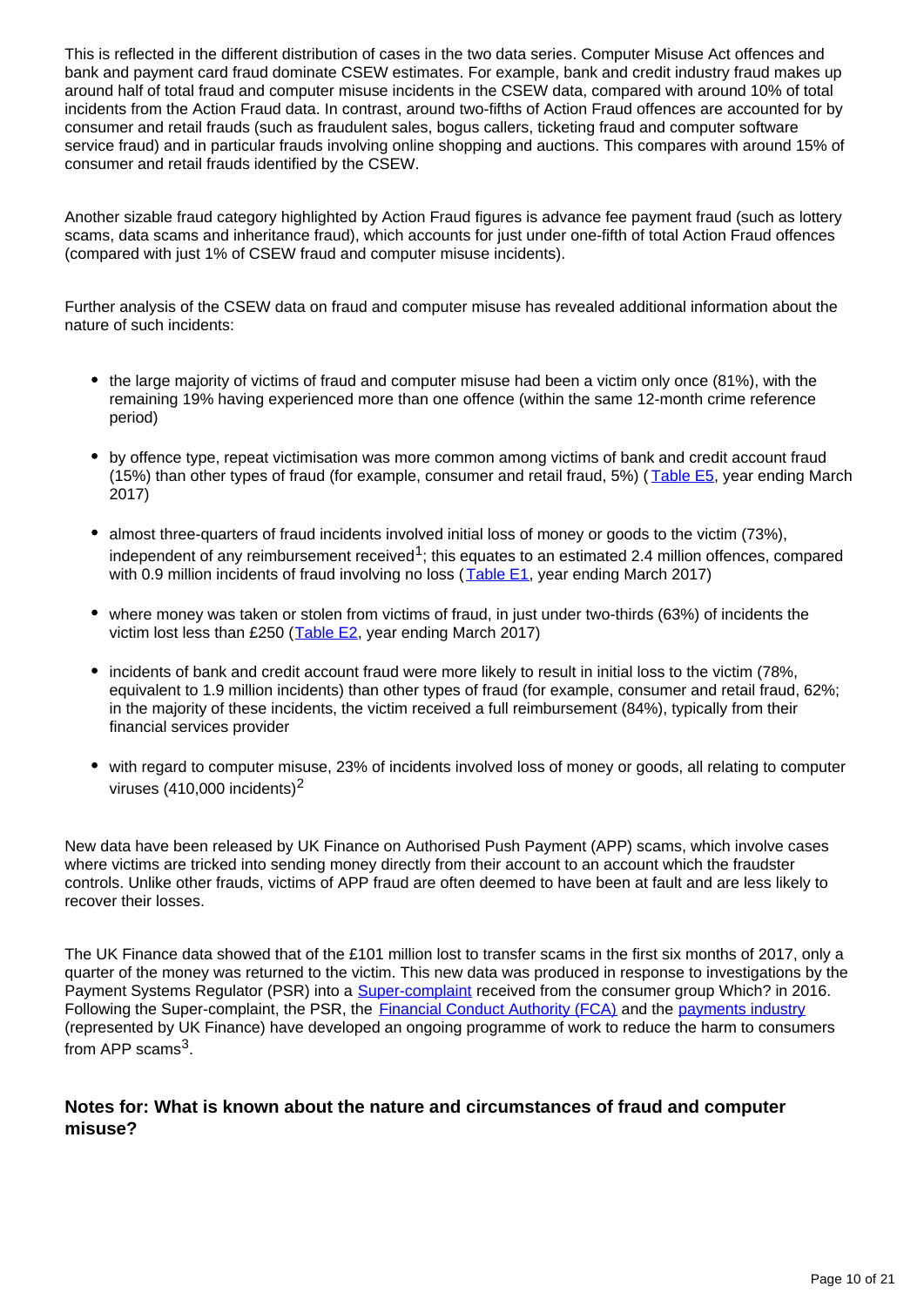- 1. This refers to both money taken or stolen by the fraudster as well as any additional costs or charges as a consequence of the fraud, for example, bank charges, repair costs, replacement costs and so on.
- 2. Loss through computer viruses was associated solely with additional charges or repair and replacement costs incurred as a result of the virus, which are unlikely to be fully reimbursed.
- 3. For more information see the [report and consultation](https://www.psr.org.uk/psr-publications/consultations/APP-scams-report-and-consultation-Nov-2017) published on 7 November 2017 explaining the work the PSR, the FCA and the payments industry have undertaken in the past year.

## <span id="page-10-0"></span>**6 . Which source provides the better measure?**

Each of the main sources of statistics on fraud has strengths and limitations and the preferred measure depends greatly on what the user requires.

In general terms, estimates from the Crime Survey for England and Wales (CSEW) provide the best indication of the volume of fraud offences directly experienced by individuals in England and Wales. The survey encompasses a broad range of fraud offences (including attempts as well as completed ones involving a loss), is able to capture incidents that are not reported to the authorities and is not affected by changes in recording practices or reporting rates.

The CSEW also provides the preferred measure of trends; while this is currently restricted to only two years of comparable data from the new questions in the survey (and the existing plastic card fraud module), as more data are gathered over time the CSEW will be able to provide robust data on wider trends in fraud against the adult population living in households.

Fraud estimates from the CSEW are substantially higher than those suggested by the recorded figures on fraud as the survey is able to capture a large volume of lower-harm cases that are less likely to have been reported to the authorities. While recorded data have broader coverage of parts of the population not captured by the CSEW (including frauds against business, or against people not resident in households), findings from the CSEW indicate that only a relatively small proportion of fraud and computer misuse incidents (including those where a loss was suffered) either come to the attention of the police or are reported to Action Fraud, with the most common reasons for not reporting including a lack of awareness of Action Fraud (66%), victims thinking the incident would be reported by another authority (10%) and victims thinking the incident was too trivial or not worth reporting (8%) (year ending September 2016<sup>1</sup>).

This low reporting rate means that recorded fraud data provide only a partial picture of the extent of fraud, however, they do provide a good measure of more serious fraud offences, where the financial loss to the victim is greater, as reporting rates for these offences tend to be higher.

Recorded crime data are known to exclude a significant volume of card and bank account fraud, although alternative sources of data such as those provided by the UK Finance CAMIS system help to provide a better picture of the volume of bank and credit account fraud identified by financial institutions in England and Wales. The trends in these data also help to provide an alternative to the CSEW and are likely to provide a better indication of short-term trends, although administrative sources can be subject to changes in practice and priorities. CAMIS data also only include confirmed cases (where a loss was suffered). Therefore figures exclude incidents of attempted fraud where the attempt has been stopped or prevented for whatever reason (for example, by bank detection systems) before a loss has occurred<sup>2</sup>.

While CSEW fraud data at the national level (England and Wales) are of high quality, it is not possible to produce reliable estimates for subnational geographic areas due to the size of the survey sample. A low-level geography breakdown (police force area), based on where the victim resides, is now also available for Action Fraud data as Experimental Statistics from the year ending March 2016 onwards (see [Additional tables on fraud and cyber](https://www.ons.gov.uk/peoplepopulationandcommunity/crimeandjustice/datasets/crimeinenglandandwalesexperimentaltables)  [crime, year ending September 2017\)](https://www.ons.gov.uk/peoplepopulationandcommunity/crimeandjustice/datasets/crimeinenglandandwalesexperimentaltables).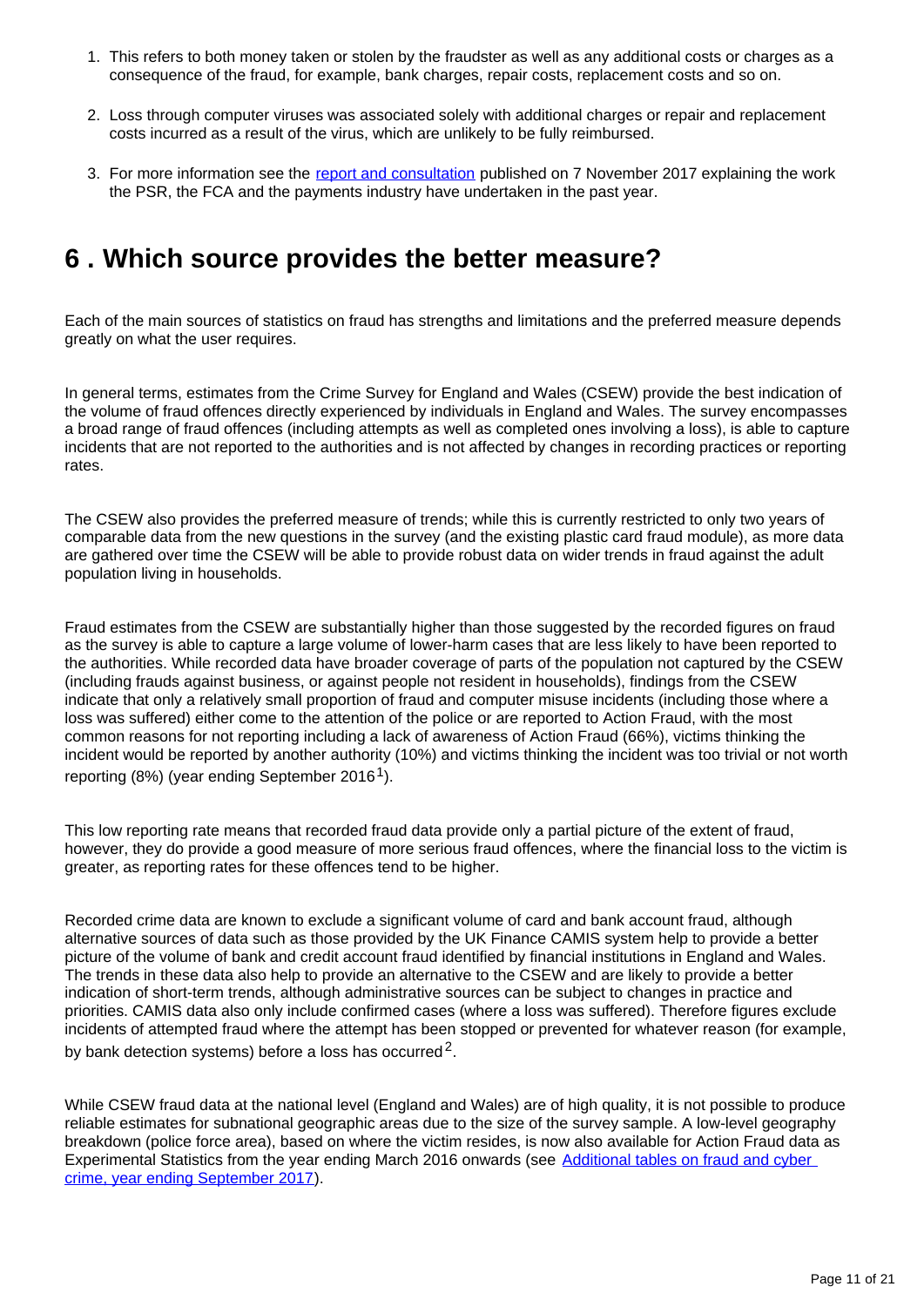- 1. This was produced in response to an [ad hoc request](https://www.ons.gov.uk/peoplepopulationandcommunity/crimeandjustice/adhocs/006626percentageofincidentsoffraudandcomputermisusereportedtoactionfraudandreasonsfornotreportingincidentstoactionfraudyearendingseptember2016csewexperimentalstatistics) on 8 February 2017.
- 2. UK Finance does collect data on prevented fraud, although this is not supplied to ONS due to the potential for double-counting. The prevented data are available in the UK Finance [Fraud The Facts 2017](https://www.financialfraudaction.org.uk/Publications/) publication.

## <span id="page-11-0"></span>**7 . What are the main differences between the main sources?**

The coverage and information available from each of the main sources of fraud data differ.

The Crime Survey for England and Wales (CSEW) is a household survey and as such, information collected on fraud offences only relates to the resident adult population. Fraud against businesses is not covered by the CSEW. In addition, no information about fraud against those under 16 years of age is collected.

The CSEW can, however, identify fraud offences that have not come to the attention of Action Fraud or the National Fraud Intelligence Bureau (NFIB) for whatever reason (for example, the victim does not consider the incident serious enough or where there is not enough actionable intelligence for the offence to be referred to NFIB).

However, the CSEW is subject to potential response bias. As highlighted, the survey is dominated by a large volume of incidents of fraud involving little or no loss and while this reflects the general profile of fraud incidents, compared with some other crimes, it is possible that some victims of fraud, especially the elderly and vulnerable victims who may have been victims of high-loss frauds, may not have the confidence to allow an interviewer into their home to conduct an interview for fear that it is not genuine. In addition, some victims of fraud who have lost substantial amounts of money may not want to admit to the loss through either embarrassment or shame, or not wanting to look foolish falling for a scam.

The classification of fraud and cyber crime offences used for the CSEW, as with all crime types, mimics the Home Office Counting Rules (HOCR). The HOCR provide a national standard for the recording and counting of notifiable offences recorded by Action Fraud. Whilst the HOCR have been followed as closely as possible with regard to CSEW fraud, there are a few instances in which the CSEW offence coding rules and the HOCR differ.

### **Who are counted as victims?**

The CSEW is a household survey and does not cover crimes against businesses. Therefore the household respondent will be recorded as the victim where they report experiencing a fraudulent offence, such as transactions appearing on their bank or credit card statement that were a result of some fraudulent activity by others.

In contrast, Action Fraud receives reports from both individuals and organisations and therefore either can be recorded as victims and represented in their figures. In the case of cheque, plastic card and bank account fraud, where, for example, an individual cardholder reports to Action Fraud that they have been the victim of fraudulent transactions on their bank account, the crime will only be recorded by Action Fraud if the individual has not been reimbursed by their financial institution.

Where the financial institution has reimbursed the individual for their losses, Action Fraud will deem the financial institution rather than the account holder as the victim. Only if the financial institution reports the incident to Action Fraud will a crime be recorded (although an intelligence report would still be filed). In terms of the same crime being reported in the CSEW, the respondent is recorded as the victim regardless of whether or not they received any reimbursement from their bank.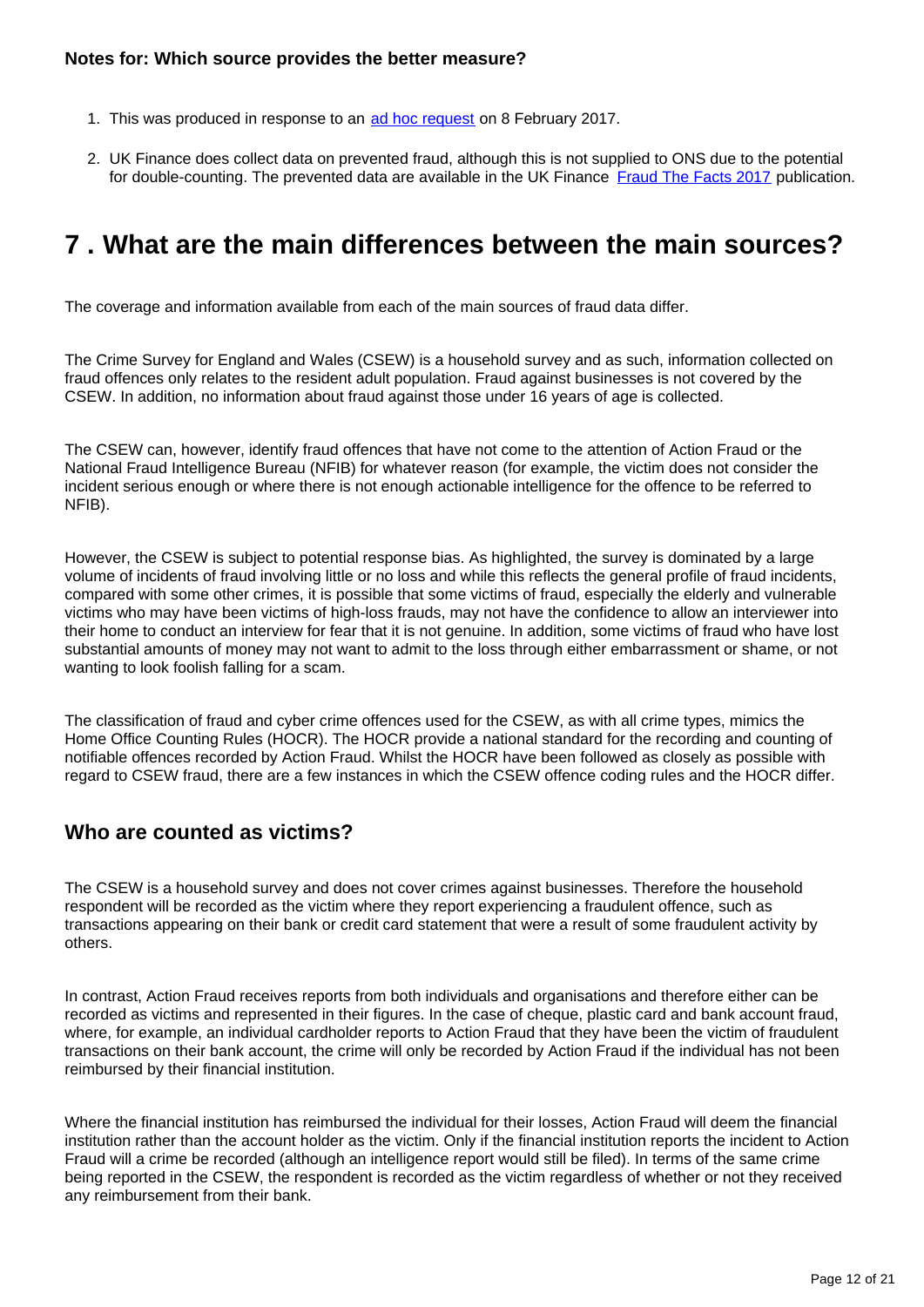## **Number of victims**

In terms of bank and credit account fraud, if a victim's bank account is used fraudulently to purchase goods more than once or from more than one shop, Action Fraud will record one incident per account defrauded. In contrast, as the CSEW is an individual survey, if multiple accounts are accessed in the same incident the CSEW records it as one incident against the victim rather than the number of accounts per incident.

### **Where the fraud occurred**

Compared with traditional crimes, the location of a fraud can often be difficult to establish especially if the internet is involved. Unlike other crime types, both recorded crime and the CSEW collect information based on victim residence rather than where the fraud took place.

Action Fraud will only record a fraud as a crime where it is apparent that either the offender was resident or operating in England and Wales (regardless of where the victim lives), or that the victim whilst resident in England and Wales was defrauded either from within England and Wales or from abroad.

The CSEW on the other hand does not distinguish between where the incident happened, for example, it includes frauds against respondents who were abroad when the incident happened.

## **Specific intended victim (SIV)**

For any fraud classification to apply, the HOCR require that the respondent must not only have been the victim of the offence, but must also be the "specific intended victim", whereby they must have responded to initial communication from a fraudster, or taken some action in a way that the perpetrator intended (for example, clicking on a link in an email, or ringing a given number).

In cases of phishing (emails that link to hoax websites in an attempt to gain access to valuable personal information such as usernames and passwords), it is not sufficient just to have received a phishing email for it to be recorded as a crime in the HOCR. Phishing is an enabler to commit fraud and no separate crime is recorded in relation to the phishing. This means that phishing in itself is not included in either the survey estimates or the recorded crime data.

With regard to computer viruses, Action Fraud only classes the victim as an SIV if the victim clicked on a link that resulted in their computer or internet-enabled device becoming infected. In contrast, the CSEW assumes that where the computer is infected with a virus, the victim must have acted in some way for the computer to have become infected, which automatically makes them an SIV.

The classification of fraud and cyber crime incidents for use in the published statistics consists of four major fraud categories and two computer misuse categories.

### **Fraud**

#### **Bank and credit account fraud**

Comprises fraudulent access to bank, building society or credit card accounts or fraudulent use of plastic card details.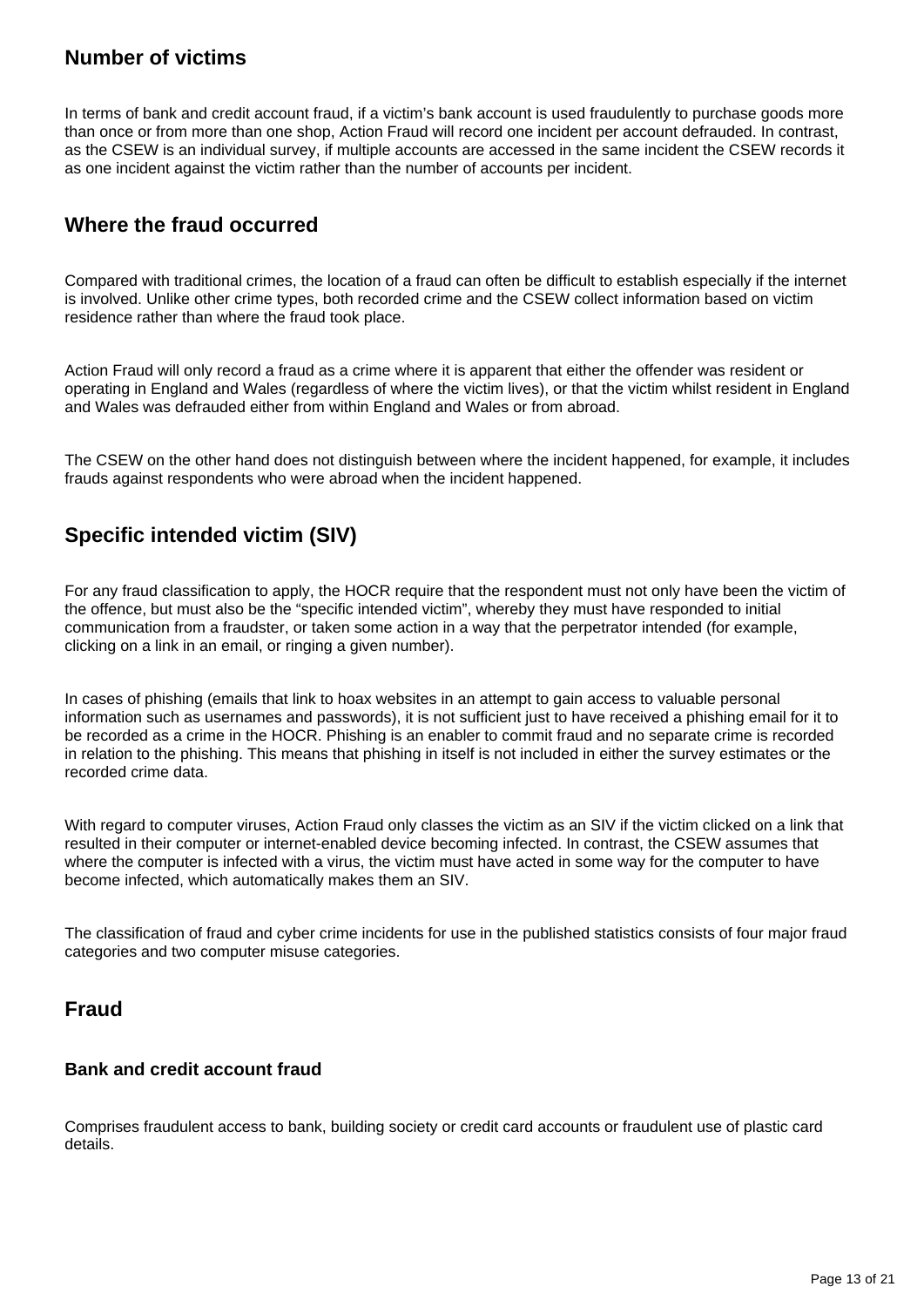#### **Advance fee fraud**

Comprises incidents where the respondent has received a communication soliciting money, mainly for a variety of emotive reasons, for example, lottery scams, romance fraud and inheritance fraud.

#### **Consumer and retail fraud (previously known as non-investment fraud)<sup>1</sup>**

Comprises cases where the respondent has generally engaged with the fraudster in some way, usually to make a purchase that is subsequently found to be fraudulent, for example, online shopping, bogus callers, ticketing fraud, phone scams and computer software service fraud.

#### **Other fraud**

Comprises all other types of fraud against individuals not recorded elsewhere, for example, investment fraud or charity fraud.

### **Computer misuse**

#### **Unauthorised access to personal information (including hacking)**

Comprises offences where the respondent's personal details have been accessed without their permission.

#### **Computer virus**

Comprises any computer virus, malware or distributed denial of service (DDoS) attack, which infects the computer or internet-enabled device.

For purposes of comparability, the CSEW classification broadly aligns with the classification system employed by the National Fraud Intelligence Bureau (NFIB), although some NFIB categories do not apply to the general household population, for example, "fraud by abuse of position", whilst others such as "charity fraud" (where numbers were considered too small for measurement by the survey) have been subsumed into the "other fraud" category. As with the NFIB classification, the CSEW also includes offences covered by the Computer Misuse Act though these are not fraud offences.

Action Fraud captures reports from both public and businesses on fraud offences and assesses them against the requirements of HOCR. The data collected via Action Fraud covers a much broader range of frauds than the CSEW is able to do, capturing a number of specific fraud types falling under each of the main sub-categories mentioned previously.

Fraud offences referred to the NFIB by industry bodies cover only a subset of fraud types and in respect of UK Finance, offences relate only to "cheque, plastic card and online bank accounts (not PSP)".

#### **Notes for: What are the main differences between the main sources?**

1. Non-investment fraud was renamed as "Consumer and retail fraud" to reflect the corresponding name change to the Home Office Counting Rules from April 2017.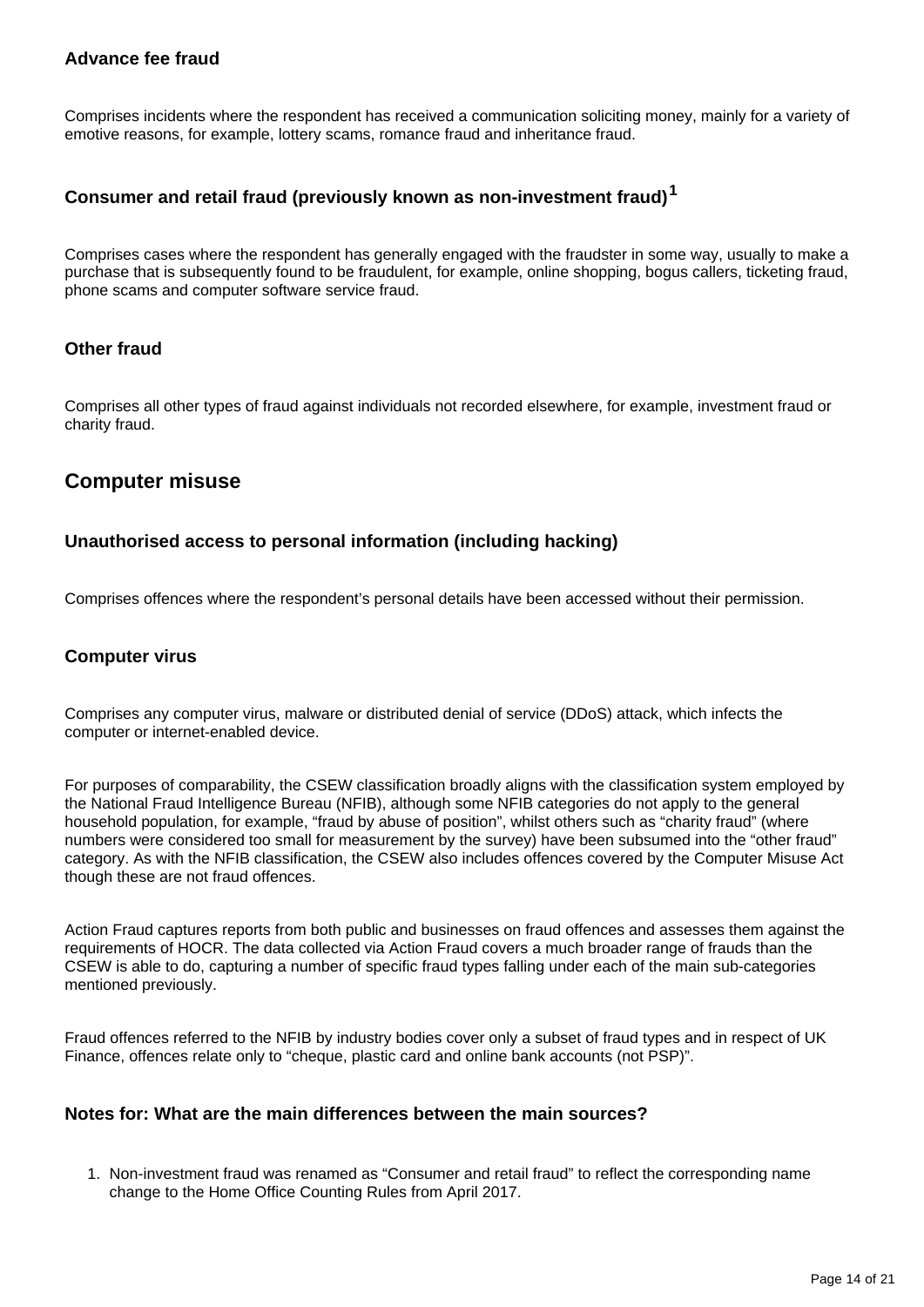## <span id="page-14-0"></span>**8 . Where can more information be found?**

## **Crime Survey for England and Wales (CSEW)**

[Crime in England and Wales](https://www.ons.gov.uk/peoplepopulationandcommunity/crimeandjustice/bulletins/crimeinenglandandwales/previousReleases) (quarterly publication):

- [Appendix tables](https://www.ons.gov.uk/peoplepopulationandcommunity/crimeandjustice/datasets/crimeinenglandandwalesappendixtables) A1, A2, A3 and A8 include data on numbers of incidents for the latest 12-month period, incidence rates (per 1,000 adults), prevalence rates (proportion of adults that were victims) and numbers of victims for the available survey time series; estimates are provided for fraud and computer misuse, fraud, bank and credit account fraud, consumer and retail fraud, advance fee fraud, other fraud, computer misuse, computer virus and unauthorised access to personal information (including hacking)
- [Figure 12](https://www.ons.gov.uk/peoplepopulationandcommunity/crimeandjustice/bulletins/crimeinenglandandwales/previousReleases) within the bulletin provides the proportion of CSEW plastic card users who had been a victim of plastic card fraud in the last year, back to year ending March 2006
- [Additional tables on fraud and cyber crime](https://www.ons.gov.uk/peoplepopulationandcommunity/crimeandjustice/datasets/crimeinenglandandwalesexperimentaltables) (formerly [Experimental tables](https://www.ons.gov.uk/peoplepopulationandcommunity/crimeandjustice/datasets/crimeinenglandandwalesexperimentaltables)) include data on numbers of incidents, incidence rates, number of victims and prevalence rates presented for each offence group split by loss, as well as proportion of cyber and non-cyber fraud; tables published alongside "Year ending March" releases only also include data on financial loss suffered by victims of fraud, personal and household characteristics associated with being a victim of fraud and computer misuse, repeat victimisation and reporting rates
- [Quarterly table](https://www.ons.gov.uk/peoplepopulationandcommunity/crimeandjustice/datasets/crimeinenglandandwalesquarterlydatatables) QT2 includes data on numbers of incidents in the previous two survey years, broken down by quarter of interview
- [User guide tables](https://www.ons.gov.uk/peoplepopulationandcommunity/crimeandjustice/methodologies/crimeandjusticemethodology) UG2a, UG3a, UG4a and UG5a published alongside the bulletin provide confidence intervals around CSEW estimates of number of incidents, incidence rate and victimisation rates for fraud and computer misuse, also presented by respondent's sex and age

[Focus on: Property Crime](https://www.ons.gov.uk/peoplepopulationandcommunity/crimeandjustice/bulletins/focusonpropertycrime/yearendingmarch2016) (annual release up to year ending March 2016)

Commentary in overview chapter on more detailed findings from the related financial year.

## **Police recorded crime**

[Crime in England and Wales](https://www.ons.gov.uk/peoplepopulationandcommunity/crimeandjustice/bulletins/crimeinenglandandwales/previousReleases) (quarterly publication):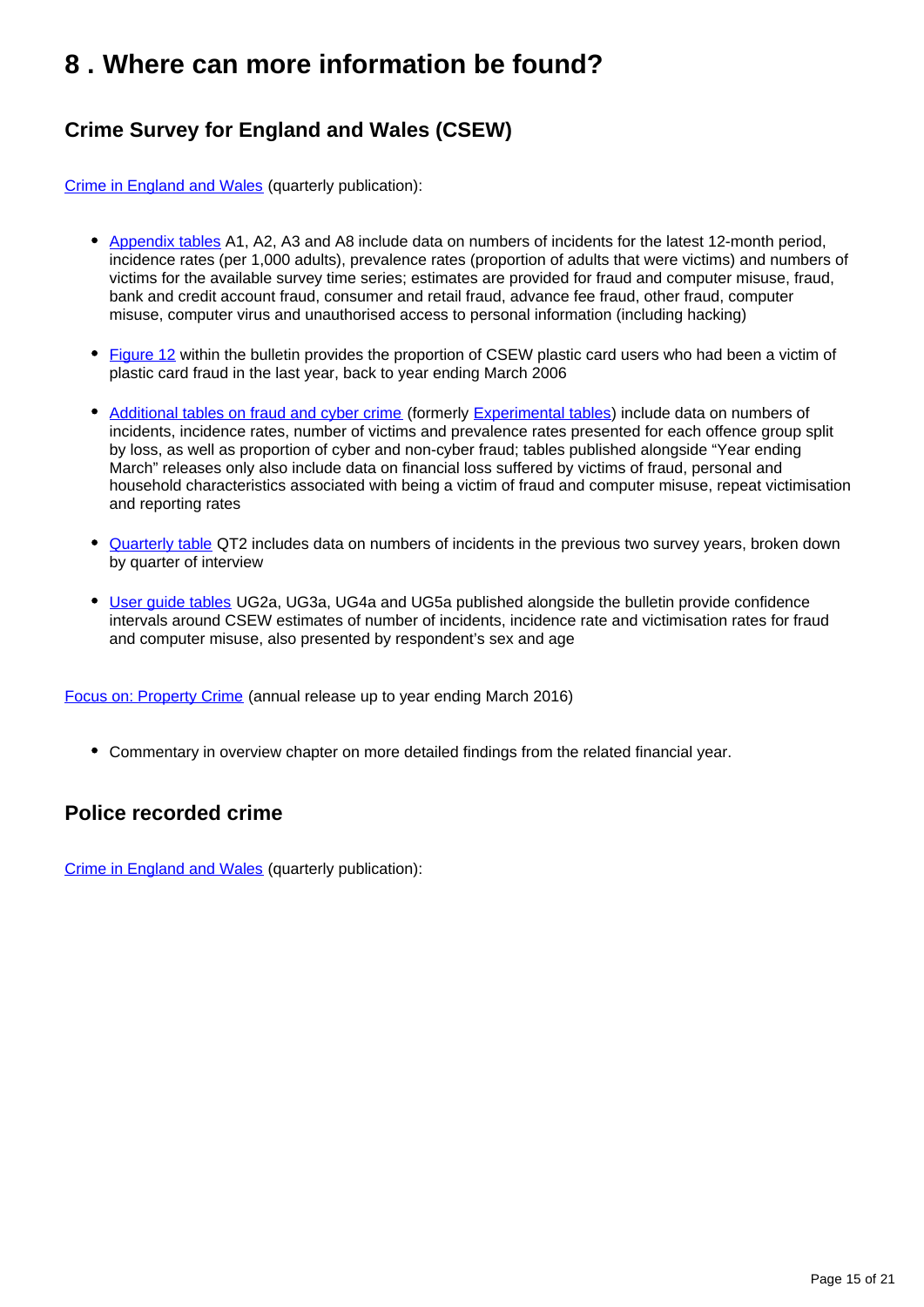- [Table F3](https://www.ons.gov.uk/peoplepopulationandcommunity/crimeandjustice/datasets/crimeinenglandandwalesotherrelatedtables) presents the volume of fraud offences on UK-issued cards reported by the UK Finance CAMIS system, back to the year ending March 2011
- [Appendix tables](https://www.ons.gov.uk/peoplepopulationandcommunity/crimeandjustice/datasets/crimeinenglandandwalesappendixtables) A4, A5 and A7 include data on numbers of incidents since the year ending March 2003, following the introduction of the National Crime Recording Standard (NCRS) in April 2002; this is the earliest time period for which the data are directly comparable; data are also presented on numbers of fraud offences (by fraud type) referred to the NFIB by reporting body (Action Fraud, Cifas and UK Finance), for the latest 12-month period and percentage changes with the previous 12-month period, as well as the rate per 1,000 population (and percentage change) back to year ending March 2012
- [Quarterly table](https://www.ons.gov.uk/peoplepopulationandcommunity/crimeandjustice/datasets/crimeinenglandandwalesquarterlydatatables) QT1 includes data on numbers of fraud incidents by reporting body (police, Action Fraud, Cifas and UK Finance) in the previous two financial years, broken down by quarter of interview
- [Police force area open data](https://www.gov.uk/government/statistics/police-recorded-crime-open-data-tables) include a time series of numbers of fraud incidents back to the year ending March 2003 by police force area
- [Community safety partnership / local authority open data](https://www.ons.gov.uk/peoplepopulationandcommunity/crimeandjustice/datasets/recordedcrimedataatcommunitysafetypartnershiplocalauthoritylevel) include a time series of numbers of fraud incidents back to the year ending March 2003 by community safety partnership / local authority
- [Additional tables on fraud and cyber crime](https://www.ons.gov.uk/peoplepopulationandcommunity/crimeandjustice/datasets/crimeinenglandandwalesexperimentaltables) (formerly [Experimental tables](https://www.ons.gov.uk/peoplepopulationandcommunity/crimeandjustice/datasets/crimeinenglandandwalesexperimentaltables)) include fraud offences referred to NFIB by Action Fraud by police force area (based on victim residency), English regions and Wales, for the latest 12-month period and percentage changes with the previous 12-month period, as well as offences recorded by the police in England and Wales that were flagged as online crime for the latest 12-month period

[Focus on: Property Crime](https://www.ons.gov.uk/peoplepopulationandcommunity/crimeandjustice/bulletins/focusonpropertycrime/yearendingmarch2016) (annual release up to year ending March 2016)

Commentary in overview chapter on more detailed findings from the related financial year.

## <span id="page-15-0"></span>**9 . What other sources are available?**

There are further sources of data available on fraud that are beyond the scope of administrative sources already mentioned and although not covered by our statistical bulletins they provide additional useful information.

## **Internal Fraud Database (Cifas)**

[Cifas](https://www.cifas.org.uk/) operate a second database, the Internal Fraud Database, which is a data-sharing scheme for organisations that are victims of fraud by their own employees. Data from here do not feed directly into Action Fraud or National Fraud Intelligence Bureau (NFIB) and so do not currently feature in our published statistics. Although some of these frauds may be reported to Action Fraud by the organisation themselves, many will be dealt with internally.

Cifas publish an annual report, **Employee Fraudscape**, which provides an overview of the insider frauds recorded by those organisations who share data through the Cifas Internal Fraud Database.

## **Fraud in the benefit system (Department for Work and Pensions)**

[The Department for Work and Pensions](https://www.gov.uk/government/organisations/department-for-work-pensions) publish biannual National Statistics on fraud and error in the social security benefit system. In particular the summary ([Fraud and Error in the Benefit System\)](https://www.gov.uk/government/collections/fraud-and-error-in-the-benefit-system) includes a breakdown of estimates of fraud overpayments (when a claimant is paid more in benefit than they are entitled to) for Housing Benefit, Pension Credit, Employment and Support Allowance and Jobseeker's Allowance.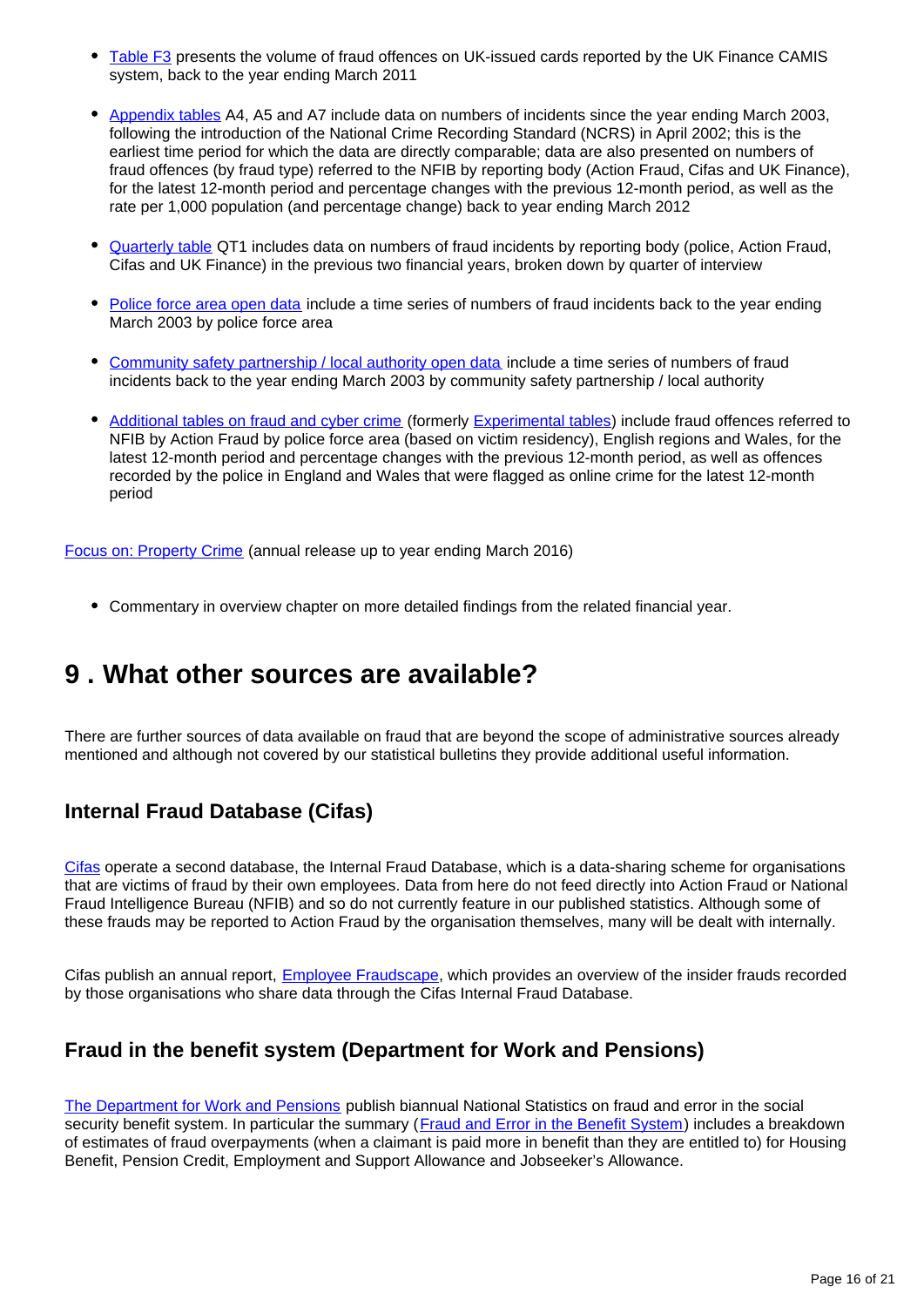## **Fraud in Tax Credits (HM Revenue & Customs)**

[HM Revenue & Customs](https://www.gov.uk/government/organisations/hm-revenue-customs) measure fraud across the child and working tax credits population, including estimated fraud favouring the claimant. These are published in annual reports ([Child and Working Tax Credits error and](https://www.gov.uk/government/statistics/child-and-working-tax-credits-annual-error-and-fraud-statistics-2015-to-2016)  [fraud statistics\)](https://www.gov.uk/government/statistics/child-and-working-tax-credits-annual-error-and-fraud-statistics-2015-to-2016) based on a stratified random sample of cases.

## **Commercial Victimisation Survey (Home Office)**

The Commercial Victimisation Survey (CVS) is a telephone survey in which respondents from a representative sample of business premises in certain sectors in England and Wales are asked about crimes experienced at their premises in the 12 months prior to interview. In 2016, for example, three sectors were surveyed: wholesale and retail, transportation and storage and administration and support.

The CVS is run by the [Home Office](https://www.gov.uk/government/organisations/home-office) and data are published on the Home Office's [Crime against businesses](https://www.gov.uk/government/statistics/crime-against-businesses-findings-from-the-2016-commercial-victimisation-survey)  [statistics](https://www.gov.uk/government/statistics/crime-against-businesses-findings-from-the-2016-commercial-victimisation-survey) web pages.

Data are available on the number of incidents and incidence rates of fraud, as well as the number and proportion of premises that experienced fraud in the previous year, by industry sector. The survey also collects information on online crime from respondents using computers at their premises.

Findings from the 2017 survey are scheduled for publication in May 2018.

## **Retail Crime Survey (British Retail Consortium)**

The [Retail Crime Survey](https://brc.org.uk/media/116322/10081-brc-retail-crime-survey-2016_v6.pdf) (PDF, 8.47MB) includes estimated costs of fraud and cyber crime on the UK retail industry and is conducted annually by the **British Retail Consortium**, a leading trade association that represents all forms of retailers.

## **Security Breaches Surveys (HM Government)**

The [Information Security Breaches Survey](https://www.gov.uk/government/publications/information-security-breaches-survey-2015) is carried out by the government and PwC, and asks companies across the UK about cyber security incidents and emerging trends. The [Cyber Security Breaches Survey 2017](https://www.gov.uk/government/statistics/cyber-security-breaches-survey-2017) focuses on business action on cyber security and the costs and impacts of cyber breaches and attacks.

## **Scotland**

Crime statistics for Scotland are collected and published separately and include numbers and incidence rates for fraud recorded by the police. These do not include figures from Action Fraud, Cifas or UK Finance.

Recorded crime statistics for Scotland are not directly comparable with those in England and Wales. The recorded crime statistics for Scotland are collected on the basis of the Scottish Crime Recording Standard, introduced in 2004, which like its counterpart in England and Wales, aims to give consistency in crime recording. The main principles of the Scottish Crime Recording Standard are similar to the National Crime Recording Standard for England and Wales with regard to when a crime should be recorded.

However, there are differences between the respective counting rules. For example, the "Principal Crime Rule" in England and Wales states that if a sequence of crimes in an incident, or alternatively a complex crime, contains more than one crime type, then the most serious crime should be counted. For example, an incident where an intruder breaks into a home and assaults the sole occupant would be recorded as two crimes in Scotland, while in England and Wales it would be recorded as one crime.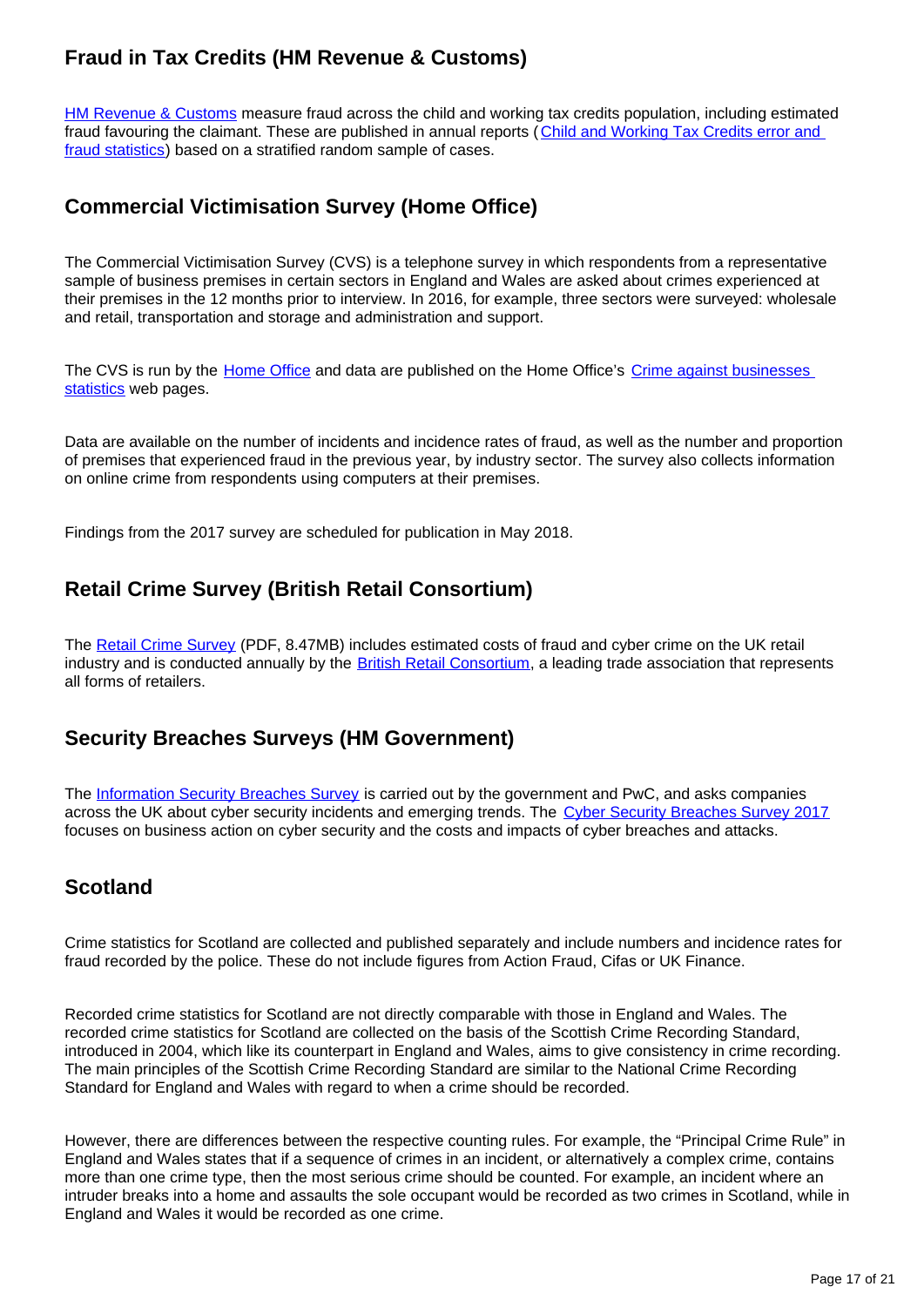Differences in legislation and common law have also to be taken into account when comparing the crime statistics for Scotland with England and Wales.

While the Scottish Crime and Justice Survey (SCJS) does follow a similar format to the CSEW, it does not currently include questions on fraud, although data on other crime types is broadly comparable despite differences in the crimes or offence classifications reflecting the differing legal systems.

Police recorded crime and SCJS data are published by the [Scottish Government](http://www.gov.scot/Topics/Statistics/Browse/Crime-Justice).

## **Northern Ireland**

Crime statistics for Northern Ireland are collected and published separately and include fraud offences.

Police recorded crime data are published by the [Police Service for Northern Ireland \(PSNI\)](http://www.psni.police.uk/index/updates/updates_statistics.htm). From 1 April 2015, Action Fraud took responsibility for the central recording of fraud offences previously recorded by PSNI, however, Action Fraud figures relating to victims residing in Northern Ireland are provided to PSNI on a monthly basis. Fraud statistics for Northern Ireland do not include figures relating to Cifas or UK Finance.

The legal system in Northern Ireland is based on that of England and Wales, and the PSNI has the same notifiable offence list for recorded crime as used in England and Wales. In addition, the PSNI has adopted the National Crime Recording Standard (NCRS) and Home Office Counting Rules for recorded crime that applies in England and Wales. Therefore there is broad comparability between the recorded crime statistics in Northern Ireland, and England and Wales.

[The Northern Ireland Crime Survey \(NICS\)](https://www.justice-ni.gov.uk/articles/northern-ireland-crime-survey) also closely mirrors the format and content of the CSEW, using a very similar methodology with continuous interviewing and a face-to-face interview with a nationally representative sample of adults (16 years and over), using a similar set of questions. Therefore, results from the two surveys are broadly comparable, although the NICS also does not currently include questions on fraud.

NICS data are published by the [Department of Justice \(Northern Ireland\).](https://www.justice-ni.gov.uk/)

## <span id="page-17-0"></span>**10 . Annex 1: Changes to arrangement for reporting and recording fraud and the coverage of police recorded fraud**

Over recent years there have been some changes and updates to the presentation of crime statistics to reflect new operational arrangements in reporting and recording practice and these changes need to be considered when interpreting findings.

Firstly, fraud data presented in the police recorded crime series now show offences recorded by Action Fraud, a public-facing national reporting centre that records incidents of fraud reported to them directly from members of the public and organisations. Between years ending March 2003 and March 2012, the headline figures for England and Wales showed a steady decrease in fraud offences recorded by the police, with subsequent increases thereafter following the introduction of Action Fraud.

Its launch led a transfer over of responsibility for centrally recording fraud offences that were previously recorded by the police, using a phased approach over a two-year period, with Action Fraud taking over full responsibility from April 2013<sup>1</sup>. Data from Action Fraud are collated by the National Fraud Intelligence Bureau (NFIB), a government-funded initiative run by the City of London Police, who lead national policing on fraud.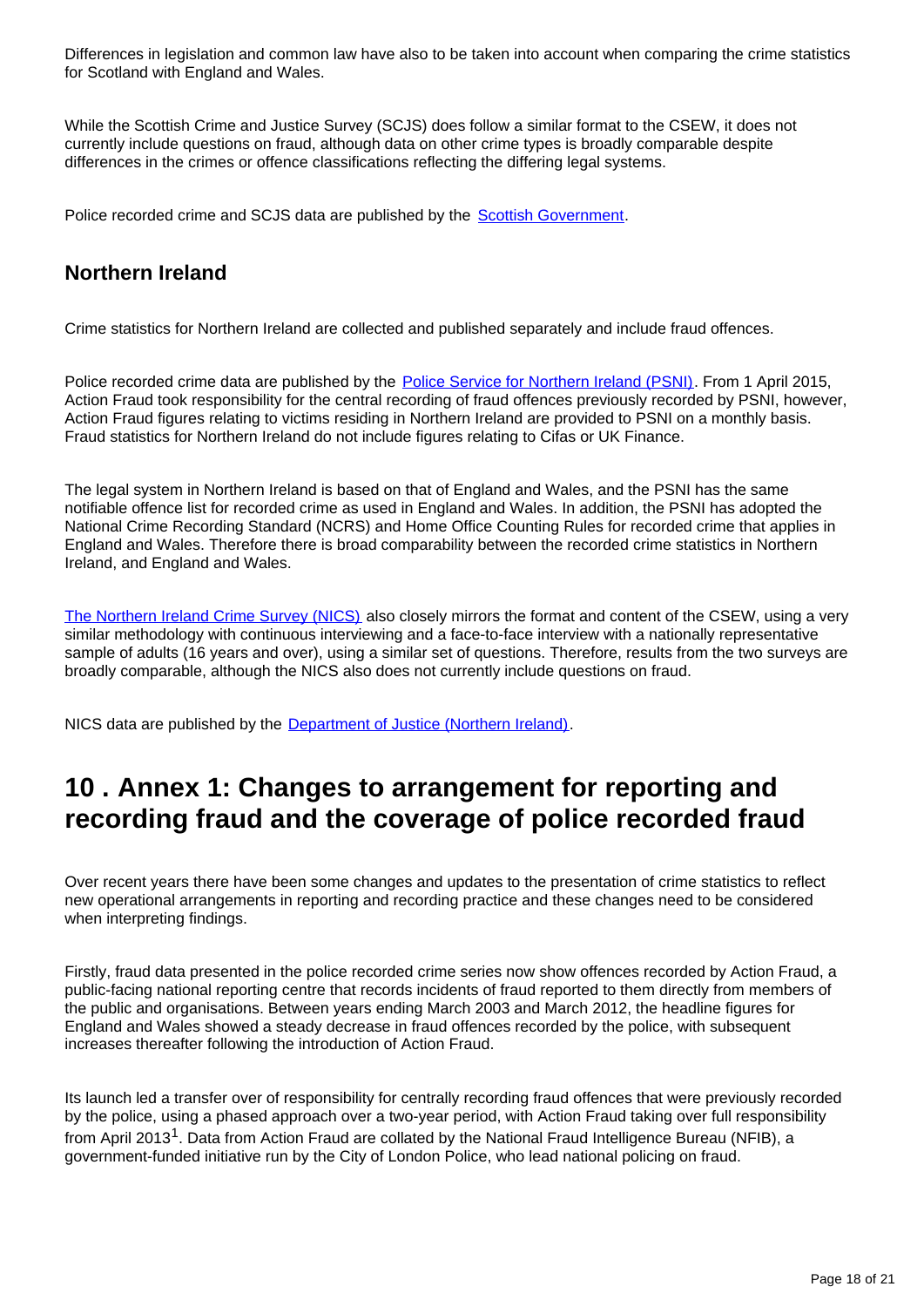The transfer to Action Fraud is thought to have led to more consistent recording of fraud and is designed to make it easier for victims to report, for example, by providing various reporting channels including a call centre and an online tool. While it is not possible to provide separate figures for individual victims, it is thought that members of the public make up the vast bulk of incidents reported to them.

In addition, coverage of fraud against corporate bodies and institutions has improved since the official statistics on police recorded crime were extended to include other fraud offences reported to the NFIB by two industry bodies, Cifas and UK Finance. Both bodies are membership organisations, covering all major banks and plastic card providers, and each independently collects data from its members on fraudulent activity which it passes on to the NFIB. These statistics provide a useful indication of the number of offences against financial institutions that are reported to the NFIB. However, in the case of offences involving bank account and plastic card fraud, such reports will tend to be focused on those with the best investigative leads and it is known they represent only a small fraction of the totality of such crime.

The majority of frauds reported to Cifas occur at the point of application for financial products or services, while UK Finance data focuses on fraudulent activity on existing accounts. Together they provide a good source of data relating to banking and credit industry fraud that have come to the attention of the police in England and Wales  $^2$ , reporting over 350,000 incidents between them to NFIB each year. Of these incidents, over two-thirds of offences relate to cheque, plastic card and online bank account fraud, with the remaining relating to referrals by Cifas for application fraud<sup>3</sup> and a small proportion of mortgage-related fraud<sup>4</sup>.

Both sets of industry data from Cifas and UK Finance relate only to fraud affecting those organisations that are part of the respective membership networks (members of UK Finance may also be members of CIFAS). While membership of Cifas and UK Finance has remained fairly stable over the last few years, it is possible that coverage could change as new members join or previous members withdraw, which could impact on overall figures for fraud reported. Data for these industry bodies are, like Action Fraud, presented in the police recorded crime figures from the year ending March 2012 onwards. Prior to this period, fraud cases for these organisations were not sent to the NFIB.

For more information on these administrative data sources on fraud, please see the [User Guide to Crime](https://www.ons.gov.uk/peoplepopulationandcommunity/crimeandjustice/methodologies/crimeandjusticemethodology)  [Statistics for England and Wales](https://www.ons.gov.uk/peoplepopulationandcommunity/crimeandjustice/methodologies/crimeandjusticemethodology).

#### **Notes for: Annex 1: Changes to arrangement for reporting and recording fraud and the coverage of police recorded fraud**

- 1. Police forces continue to record forgery offences, offences which meet the "call for service" criteria and crimes passed to them by the NFIB for investigation, but no longer record for statistical purposes any offences amounting to fraud as of 31 March 2013.
- 2. The two industry bodies collate data for UK as a whole. Cifas data are broken down to England and Wales level based on the address provided by the fraudster. Data from UK Finance are adjusted to provide a breakdown to England and Wales-level geography. For more information see Section 5.4 of the [User](https://www.ons.gov.uk/peoplepopulationandcommunity/crimeandjustice/methodologies/crimeandjusticemethodology)  [Guide to Crime Statistics for England and Wales.](https://www.ons.gov.uk/peoplepopulationandcommunity/crimeandjustice/methodologies/crimeandjusticemethodology)
- 3. With regard to Cifas referrals, application fraud relates to fraudsters applying for products or services excluding cheque, plastic cards and bank accounts.
- 4. Mortgage-related fraud is where an individual fraudulently obtains one or more mortgages for profit or to assist in money laundering.

## <span id="page-18-0"></span>**11 . Annex 2: Legal definitions**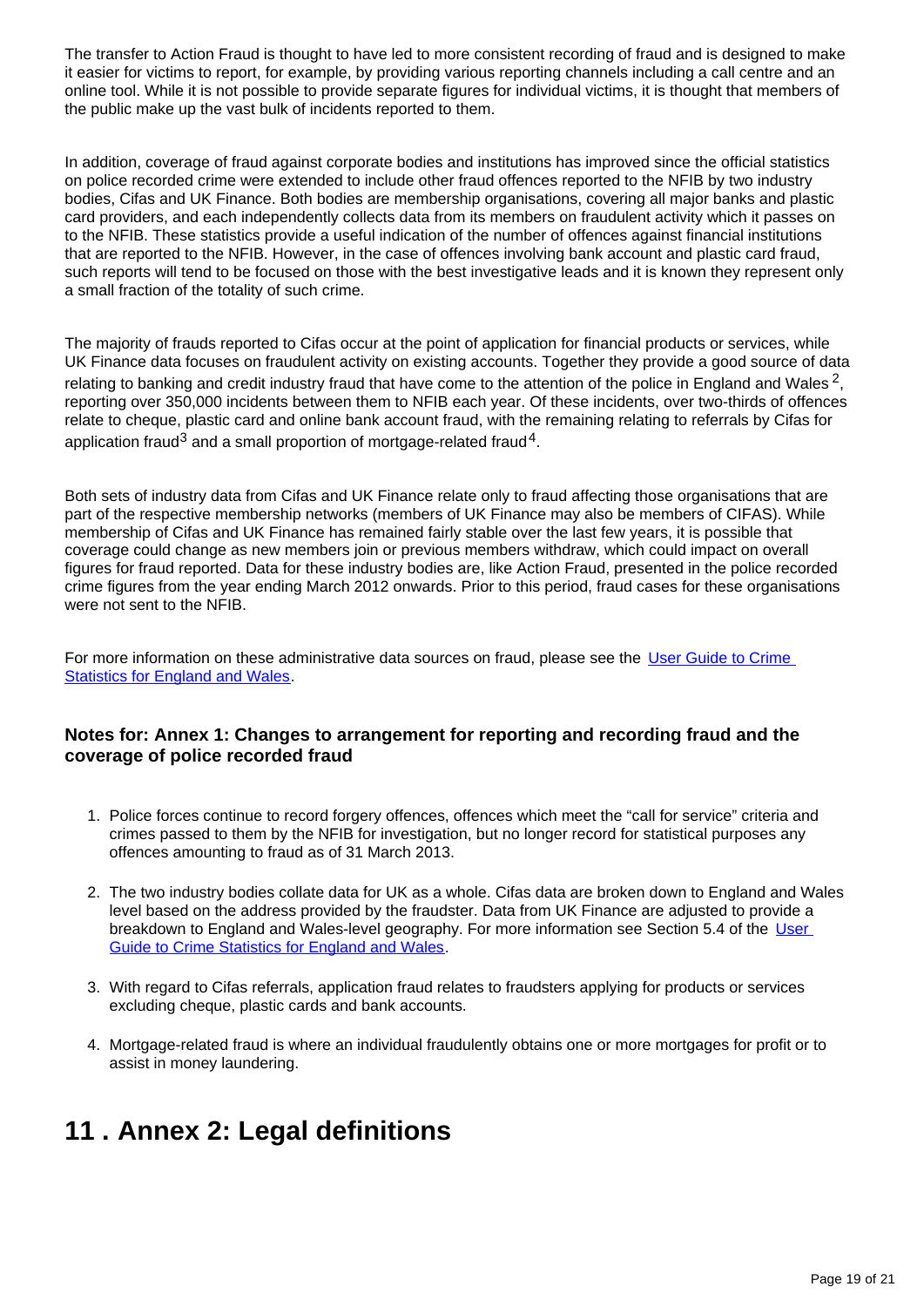## **Fraud**

The offence of fraud is laid out in Chapter 35 of The Fraud Act 2006, which came into effect on 15 January 2007 and affects England and Wales, and Northern Ireland.

### **1 Fraud**

(1) A person is guilty of fraud if he is in breach of any of the sections listed in subsection (2) (which provide for different ways of committing the offence).

(2) The sections are—

- (a) section 2 (fraud by false representation),
- (b) section 3 (fraud by failing to disclose information), and
- (c) section 4 (fraud by abuse of position).

(3) A person who is guilty of fraud is liable—

(a) on summary conviction, to imprisonment for a term not exceeding 12 months or to a fine not exceeding the statutory maximum (or to both);

(b) on conviction on indictment, to imprisonment for a term not exceeding 10 years or to a fine (or to both).

(4) Subsection (3)(a) applies in relation to Northern Ireland as if the reference to 12 months were a reference to 6 months.

#### **2 Fraud by false representation**

- (1) A person is in breach of this section if he—
- (a) dishonestly makes a false representation, and
- (b) intends, by making the representation—
- (i) to make a gain for himself or another, or
- (ii) to cause loss to another or to expose another to a risk of loss.

(2) A representation is false if—

(a) it is untrue or misleading, and

(b) the person making it knows that it is, or might be, untrue or misleading.

(3) "Representation" means any representation as to fact or law, including a representation as to the state of mind of—

(a) the person making the representation, or

(b) any other person.

(4) A representation may be express or implied.

(5) For the purposes of this section a representation may be regarded as made if it (or anything implying it) is submitted in any form to any system or device designed to receive, convey or respond to communications (with or without human intervention).